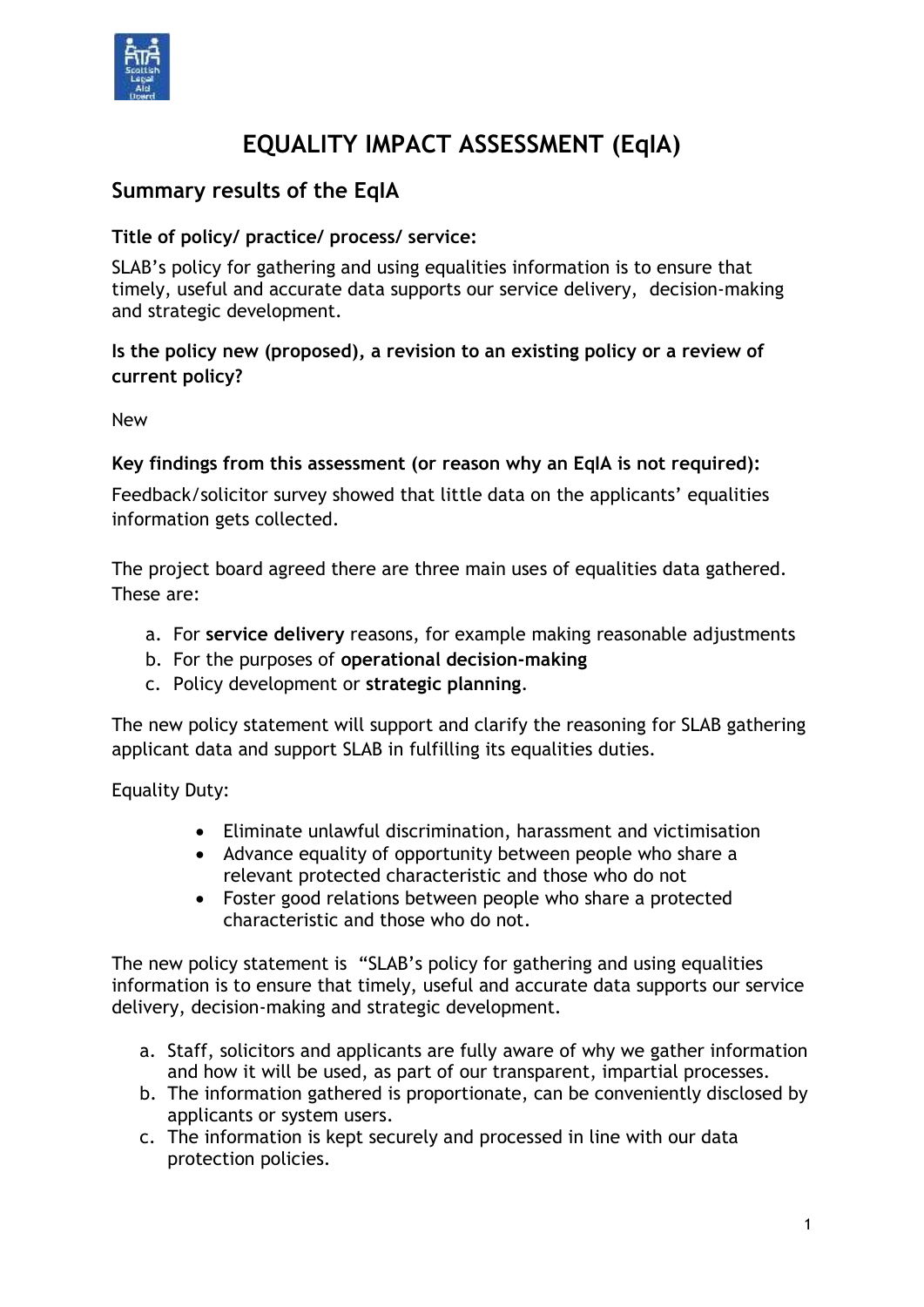

d. Information can be accessed and used by staff as appropriate to their roles."

#### **Summary of actions taken because of this assessment:**

A policy statement has been developed that provides a rationale for the collection of equalities data, in which ways and for what purpose. It will also assist in identifying which information is needed and useful for SLAB to collect to better fulfil our equalities duties. Guidance for solicitors should provide clarity and assistance on data gathering.

#### **Ongoing actions beyond implementation include:**

#### Data for strategic planning

Make disability and ethnic origin questions in Legal Aid Online mandatory, whilst retaining a 'prefer not to say' option. Reword questions to be in line with current good practice. Review why SLAB seeks to collect only some data.

#### Data for service delivery

- An agreed, written policy is necessary to better facilitate predictability and consistency for the profession and applicants in their interactions with SLAB around reasonable adjustments, whilst providing SLAB staff with greater clarity
- A customer service project will clarify when SLAB and its directly employed solicitor services will pay for adaptations and communication support needs.
- Systems should be updated to allow for information directly relevant to service delivery to address and make adjustments to address communication support needs.

#### Data for operational decision-making

Equality impact assessment as part of the Guidance on Administration of Legal Aid project (GALA) will aid consideration of how guidance should be updated to clarify in which ways information related to protected characteristics is used in our decision making.

#### **Lead person(s) for this assessment (job title and department only):**

Policy Projects Manager, Policy and Development

## **Senior responsible owner agreement that the policy has been fully assessed against the needs of the general duty (job title only):**

Director of Strategic Development

## **Publication date (for completion by Communications):**

26/11/2021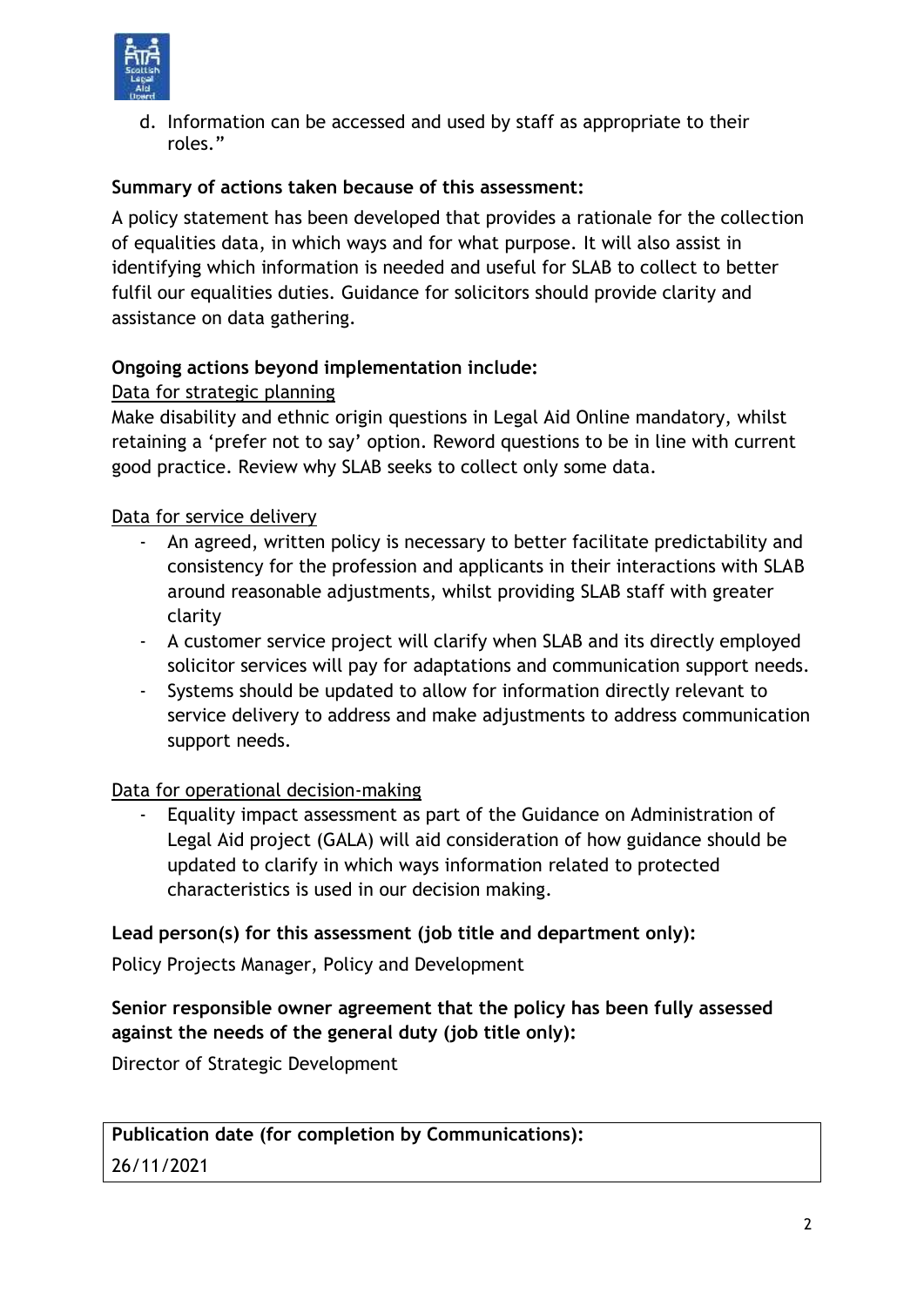

# **Step 1 – Framing the planned change**

Discussing step 1 and step 2 with the Corporate Policy Officer (Equalities) at an early stage will help identify appropriate evidence. This may include support from the wider Policy and Development team.

**1.1 Briefly describe the aims, objectives and purpose of the policy/ practice/ process/ service.** *You can use the information in your project specification, business case etc.* 

The purpose of this project is to set a framework for SLAB to deliver equality outcome 3: 'system users and legal aid applicant are aware of why we collect equalities information and can conveniently disclose this information'.

Improving equalities data collection will contribute to SLAB's strategic objectives: 'to advise Scottish Ministers on the strategic development of high quality legal assistance' and 'to be responsive to our customers, the justice system and developments in legal aid services'.

The project has developed a high level policy for gathering and using equalities information.

"SLAB's policy for gathering and using equalities information is to ensure that timely, useful and accurate data supports our service delivery, decision-making and strategic development.

- a. Staff, solicitors and applicants are fully aware of why we gather information and how it will be used, as part of our transparent, impartial processes.
- b. The information gathered is proportionate, can be conveniently disclosed by applicants or system users.
- c. The information is kept securely and processed in line with our data protection policies.
- d. Information can be accessed and used by staff as appropriate to their roles."

## **1.2 Why is the change required?**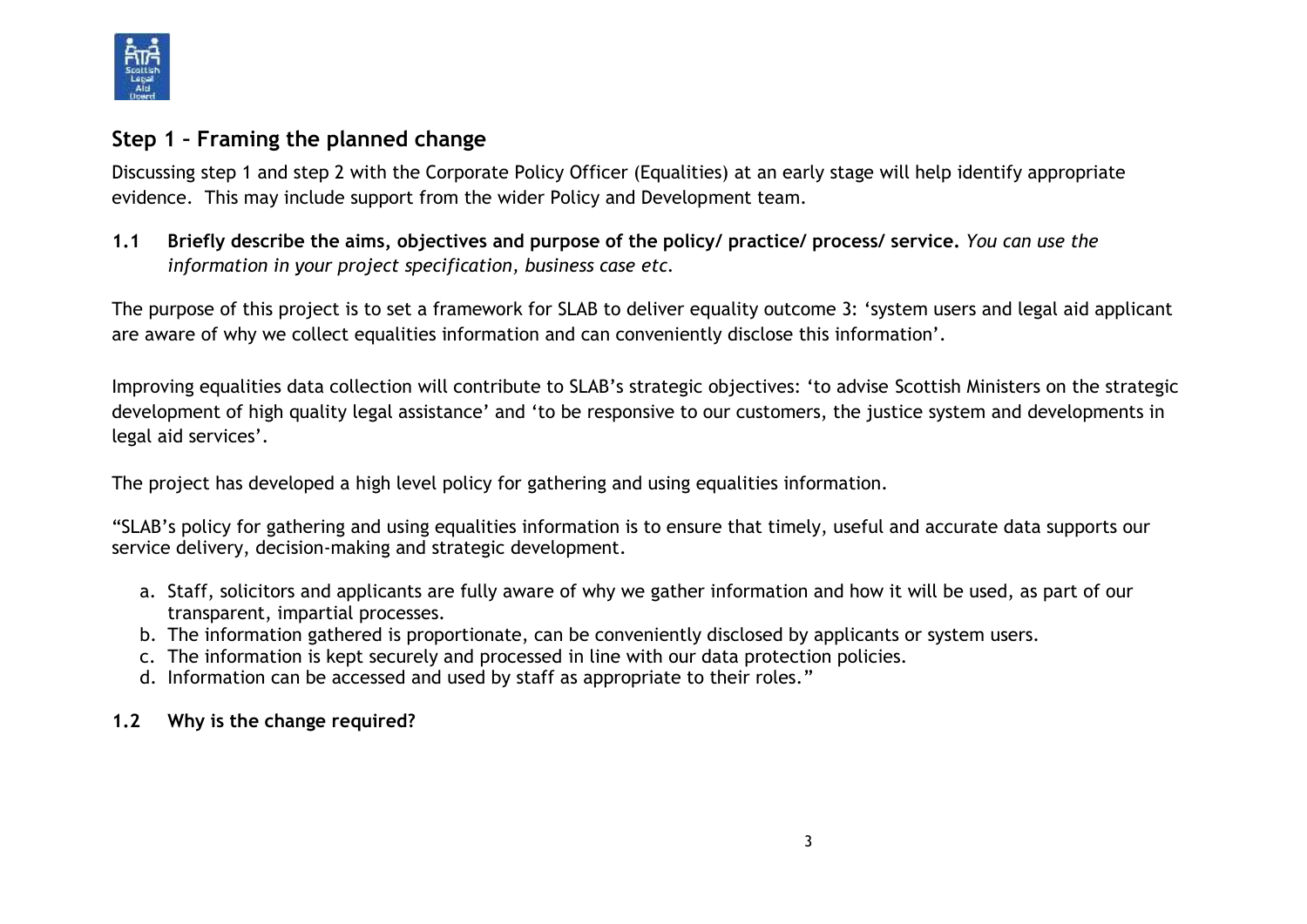

SLAB is committed to equality of opportunity and a culture that respects individuality. The publication of this report supports this commitment and forms a significant part of our duties as a public authority in Scotland under the Equality Act 2010 (Specific Duties) Regulations 2012.

As part of our Equality [Strategy,](http://intraslab.slab.org.uk/?p=8441) we committed to making sure that solicitors and applicants are aware of why we collect equalities information and can conveniently disclose this information.

In our April 2017 equalities report, we noted our strong history of data collection through research. In contrast, our data collection through LAOL and as part of our own direct service delivery is poor. Further, equalities data from applicants as part of the administration of legal aid is also limited.

The project therefore aims to develop options for improved capture and use of equalities data on both applicants and other system users.

**1.3 Who is affected by this policy/ practice/ process/ service?** *Be clear about who the 'customer' is.*

Legal aid applicants and other system users

#### **1.4 Policy/ practice/ process/ service implementation date**

Policy published internally in early 2019 with implementation of specific strands following. 28/01/2019

**1.5 What other SLAB policies or projects may be linked to or affected by changes to this policy/ practice/ process/ service?**

Linked projects in relation to this policy include the IS system development, the GALA project and customer services policy.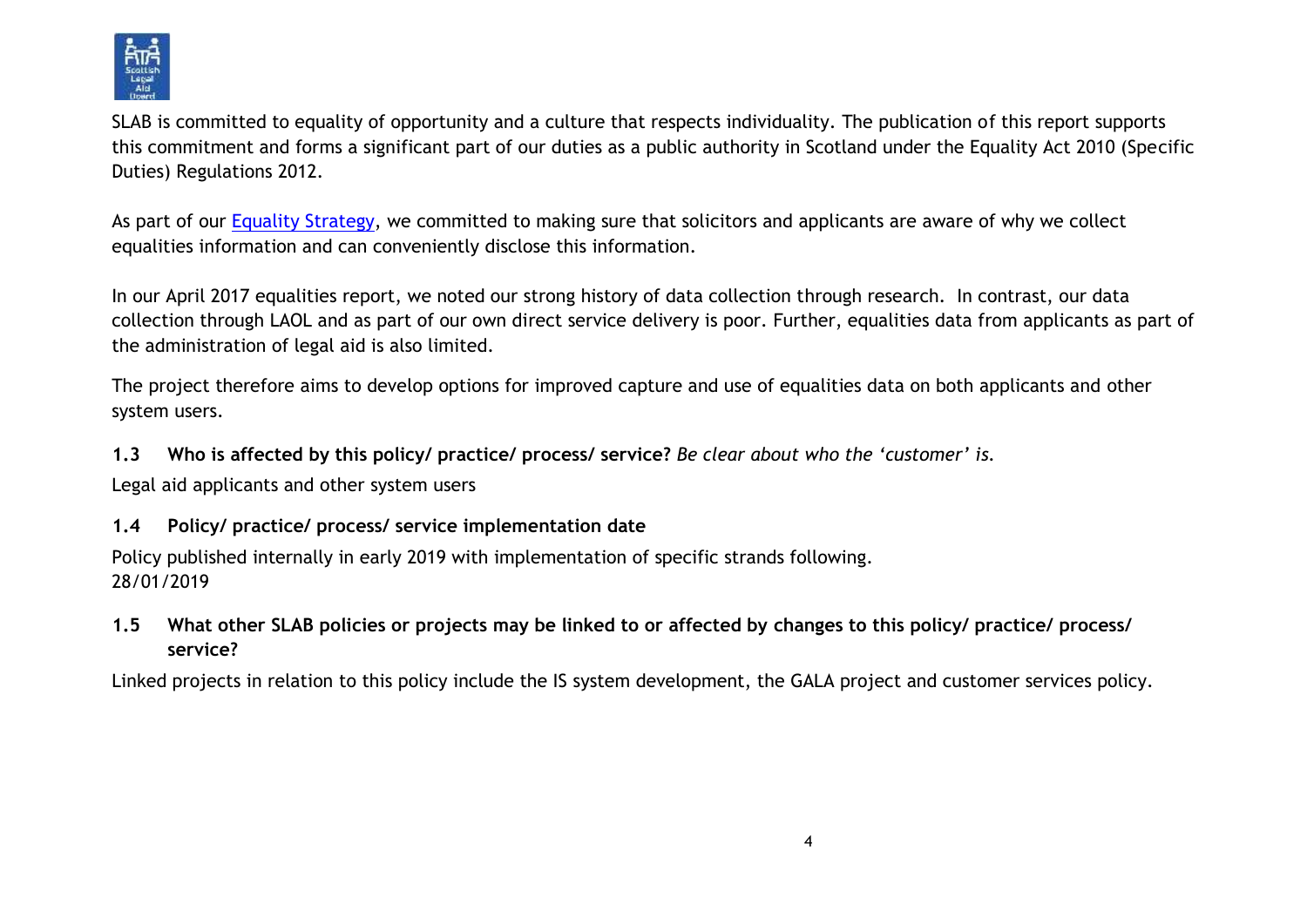

**Step 2: Consider the available evidence and data relevant to your policy/ practice/ process/ service**

**2.1 What information is available about the experience of each equality group in relation to this policy/ practice/ process/ service?** Stay focused on the topic and scope of your policy/ practice/ process/ service. Does the policy/ practice/ process/ service relate to an area where there are already known inequalities? Refer to the EqIA guidance for sources of evidence.

Note: If you proceed to a full EqIA you should continue to add to this section as you develop the policy/ practice/ process/ service, come across new evidence and/ or **undertake a consultation.**

| Equality<br><b>characteristics</b> | Evidence source (e.g.<br>web link, report,<br>survey, complaint)                                                                                       | What does the evidence tell you about the experiences of this group in relation to<br>the policy/ practice/ process/ service? Lack of evidence may suggest a gap in<br>knowledge/ need for consultation (step 3).                                                                                                                                                                                                                                                                                                                                                                                                                                                                                                                          |
|------------------------------------|--------------------------------------------------------------------------------------------------------------------------------------------------------|--------------------------------------------------------------------------------------------------------------------------------------------------------------------------------------------------------------------------------------------------------------------------------------------------------------------------------------------------------------------------------------------------------------------------------------------------------------------------------------------------------------------------------------------------------------------------------------------------------------------------------------------------------------------------------------------------------------------------------------------|
| All<br>characteristics             | 1. Equality<br>outcomes and<br>mainstreaming<br>report<br>2. Technical<br>guidance on<br>the Public<br><b>Sector Equality</b><br><b>Duty: Scotland</b> | The outcomes of SLAB's equality strategy 2017-20 are:<br>1. Our diverse workforce is aware and understands equality and diversity and the<br>impact of this in helping us manage and deliver our business.<br>2. Minority ethnic people and disabled people experience equal access to quality<br>accessible services and information about legal aid.<br>3. System users and legal aid applicants are aware of why we collect equalities<br>information and can conveniently disclose this information. (1)<br>Gathering applicants' data on equality information is important for SLAB to comply<br>with these outcomes and to also fulfil their duties as a public authority in Scotland<br>under the Equality Act 2010 Regulation. (2) |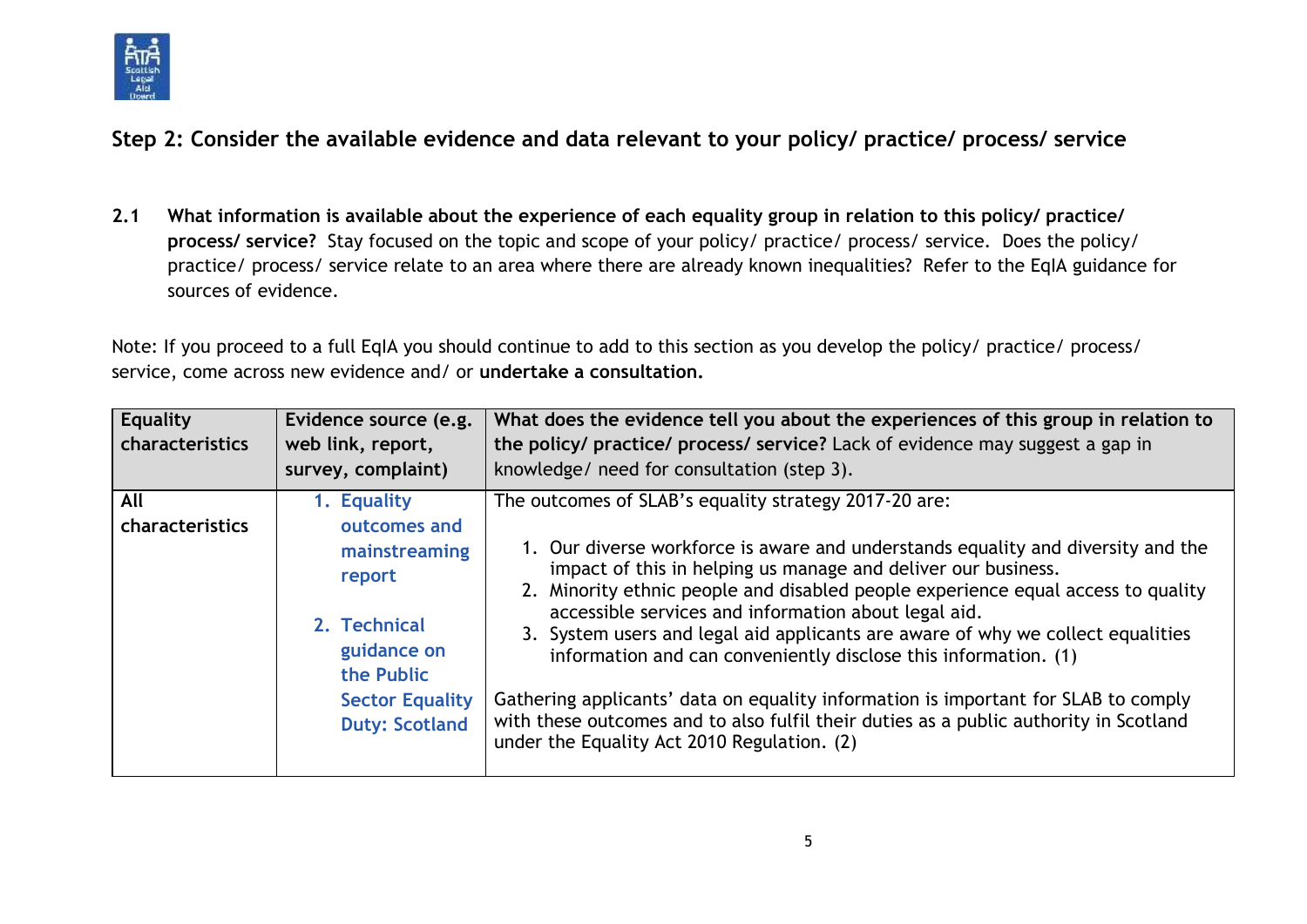

|                   | 3. Principle (c):<br><b>Data</b><br>minimisation<br>4. Internal<br>research on<br>data collection<br>and use               | However, it's important to identify the type of data that is useful for SLAB to ensure<br>its duties are fulfilled. Only that information should be gathered. (2) (3)<br>In relation to direct disclosure of information about protected characteristics, as part<br>of the application process SLAB only asks solicitors to request limited equalities<br>information from applicants. The information gathered is not consistent across our<br>online systems. (4)<br>We found that the uses to which collected applicant equalities information are put to<br>are unclear. Staff interviewed were not always sure what SLAB does with this sensitive<br>information or why it needs to be gathered. (4) |
|-------------------|----------------------------------------------------------------------------------------------------------------------------|------------------------------------------------------------------------------------------------------------------------------------------------------------------------------------------------------------------------------------------------------------------------------------------------------------------------------------------------------------------------------------------------------------------------------------------------------------------------------------------------------------------------------------------------------------------------------------------------------------------------------------------------------------------------------------------------------------|
| Age               | 1. Internal review<br>of equalities<br>questions<br>completion<br>2. Internal<br>research on<br>data collection<br>and use | Solicitors currently routinely submit data on the age and sex of the applicants. (1) (2)                                                                                                                                                                                                                                                                                                                                                                                                                                                                                                                                                                                                                   |
| <b>Disability</b> | 1. Equality<br>outcomes and<br>mainstreaming<br>report<br>2. Internal review<br>of equalities<br>questions<br>completion   | Adjustments may need to be made for people with mental or physical disabilities to<br>engage with SLAB's services or with solicitors legally aided services. (1) (3)<br>A survey of applicants for civil legal aid during 2016/17 showed that 7% of the<br>respondents stated that they had experienced difficulties in accessing legally aided<br>services. The difficulties had been experienced due to a disability or a language<br>barrier. (1)                                                                                                                                                                                                                                                       |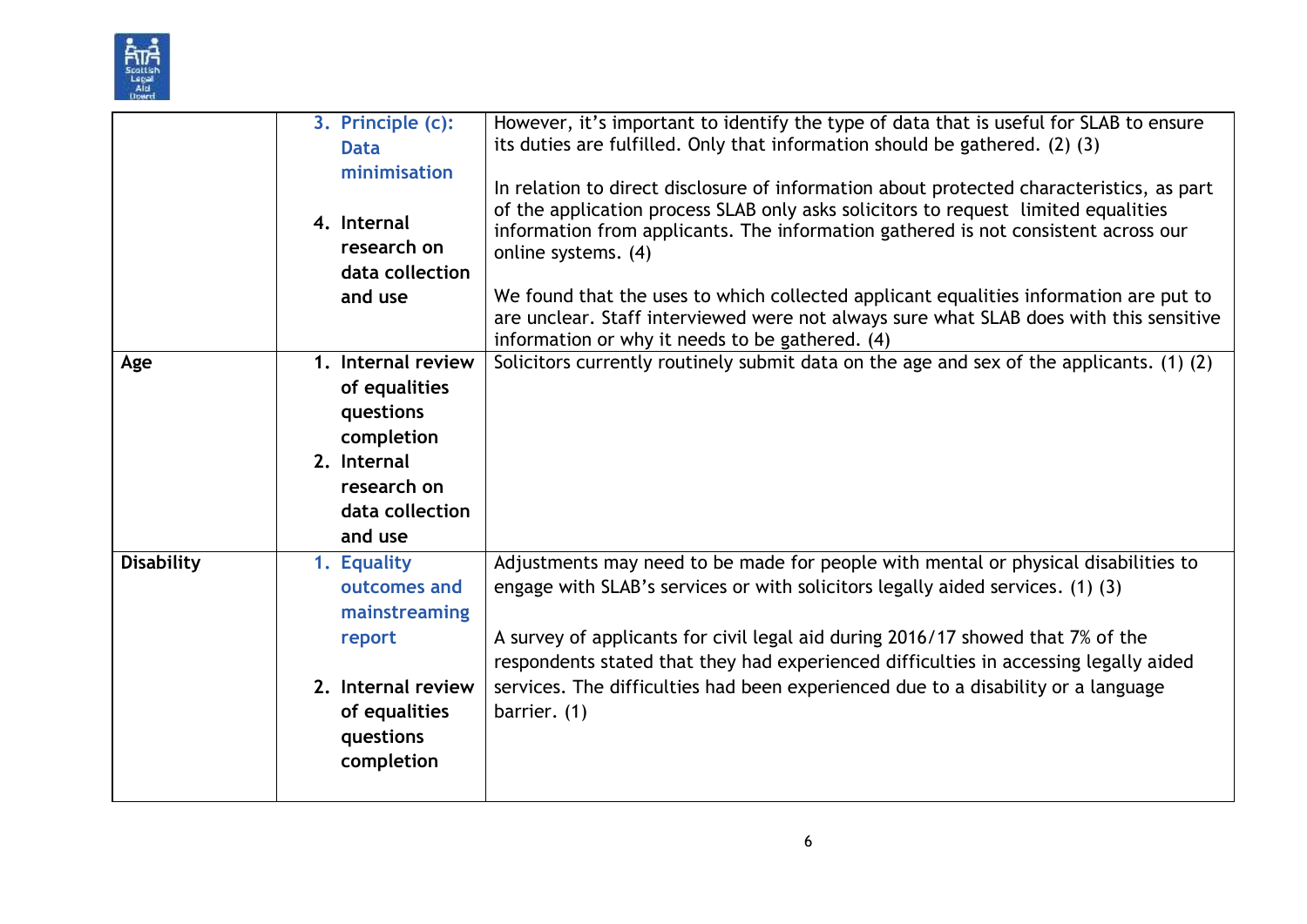

|            | 3. Internal<br>research on<br>data collection<br>and use                                                                                | Response rates for direct disclosure of disability in the applications system is low. (2)<br>(3) Information about an applicant's disability can be disclosed in support of their<br>application for legal aid. (3)                                                                                                                                                                                                                                                                                                                                  |
|------------|-----------------------------------------------------------------------------------------------------------------------------------------|------------------------------------------------------------------------------------------------------------------------------------------------------------------------------------------------------------------------------------------------------------------------------------------------------------------------------------------------------------------------------------------------------------------------------------------------------------------------------------------------------------------------------------------------------|
| Race       | 1. Equality<br>outcomes and<br>mainstreaming<br>report<br>2. Internal review<br>of equalities<br>questions<br>completion<br>3. Internal | Language barriers for those whose first language is not English might present a<br>challenge when applying for legal aid or otherwise interacting with SLAB or a person's<br>solicitor. A translator or interpreter might be needed. (3)<br>A survey of applicants for civil legal aid in 2016/17 showed that accessibility issues<br>with respect to legally aided services had been experienced. Either due to a disability<br>or language barriers. (1)<br>Response rates for direct disclosure against ethnicity questions in SLAB's application |
|            | research on<br>data collection<br>and use                                                                                               | system is low. $(3)$                                                                                                                                                                                                                                                                                                                                                                                                                                                                                                                                 |
| <b>Sex</b> | 1. Internal review<br>of equalities<br>questions<br>completion                                                                          | Solicitors currently routinely submit data about the sex of applicants. (1) (2)                                                                                                                                                                                                                                                                                                                                                                                                                                                                      |
|            | 2. Internal<br>research on<br>data collection<br>and use                                                                                | Information about the sex of applicants is gathered also in relation to civil finance<br>assessments. (2)                                                                                                                                                                                                                                                                                                                                                                                                                                            |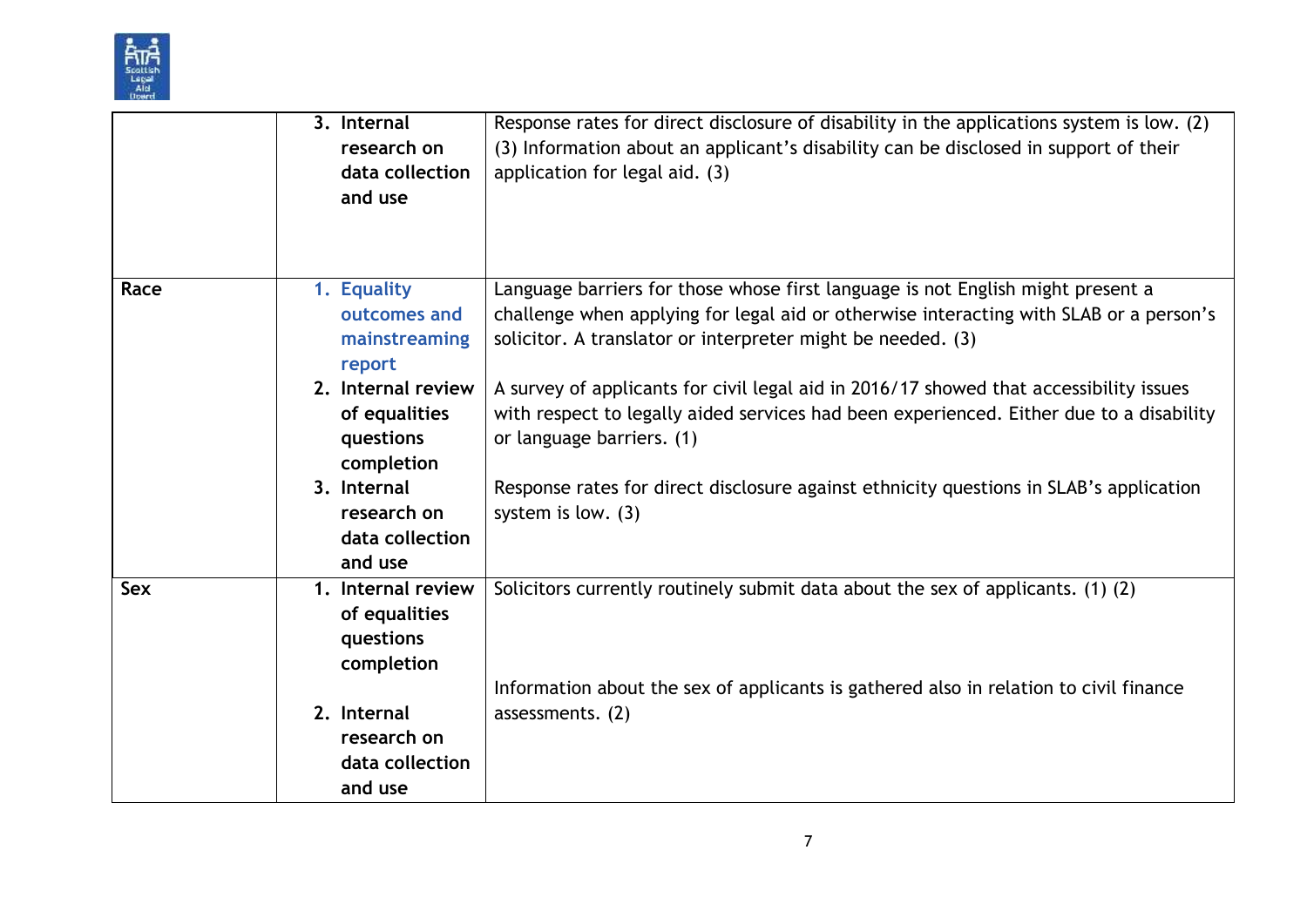

| Gender             | Internal research<br>$1_{\cdot}$ | SLAB does not routinely seek to collect this information. Collecting this information     |
|--------------------|----------------------------------|-------------------------------------------------------------------------------------------|
| Reassignment       | on data collection               | could be of relevance if for example the change of name and gender affected a grant       |
|                    | and use                          | of legal aid. (1)                                                                         |
| <b>Sexual</b>      | 1. Internal research             | SLAB does not seek to routinely gather this information through its systems. (1)          |
| orientation        | on data collection               |                                                                                           |
|                    | and use                          |                                                                                           |
| <b>Religion or</b> | 1. Internal research             | SLAB does not seek to routinely gather this information through its systems. (1)          |
| <b>Belief</b>      | on data collection               |                                                                                           |
|                    | and use                          |                                                                                           |
| Pregnancy or       | Internal research<br>1.          | SLAB seeks to gather this information only in relation to financial assessment for civil  |
| maternity          | on data collection               | legal aid cases. (1)                                                                      |
|                    | and use                          |                                                                                           |
| Marriage or civil  | 1. Internal research             | SLAB seeks to gather this information only in relation to financial assessment for civil  |
| partnership        | on data collection               | legal aid cases. (1)                                                                      |
|                    | and use                          |                                                                                           |
|                    |                                  |                                                                                           |
| Care               | 1. Internal research             | SLAB seeks to gather this information directly in relation to children's legal aid cases. |
| <b>Experienced</b> | on data collection               | (1)                                                                                       |
| (corporate         | and use                          |                                                                                           |
| parenting duty)    |                                  |                                                                                           |

#### **2.2 Using the information above and your knowledge of the policy/ practice/ process/ service, summarise your overall assessment of how important and relevant the policy/ practice/ process/ service is likely to be for equality groups.**

We found out that equalities data directly requested from applicants and provided by solicitors on their behalf is very limited. The low response rate and little data gathering negatively impacts SLAB's evidence base, which supports equality impact assessments on policy change.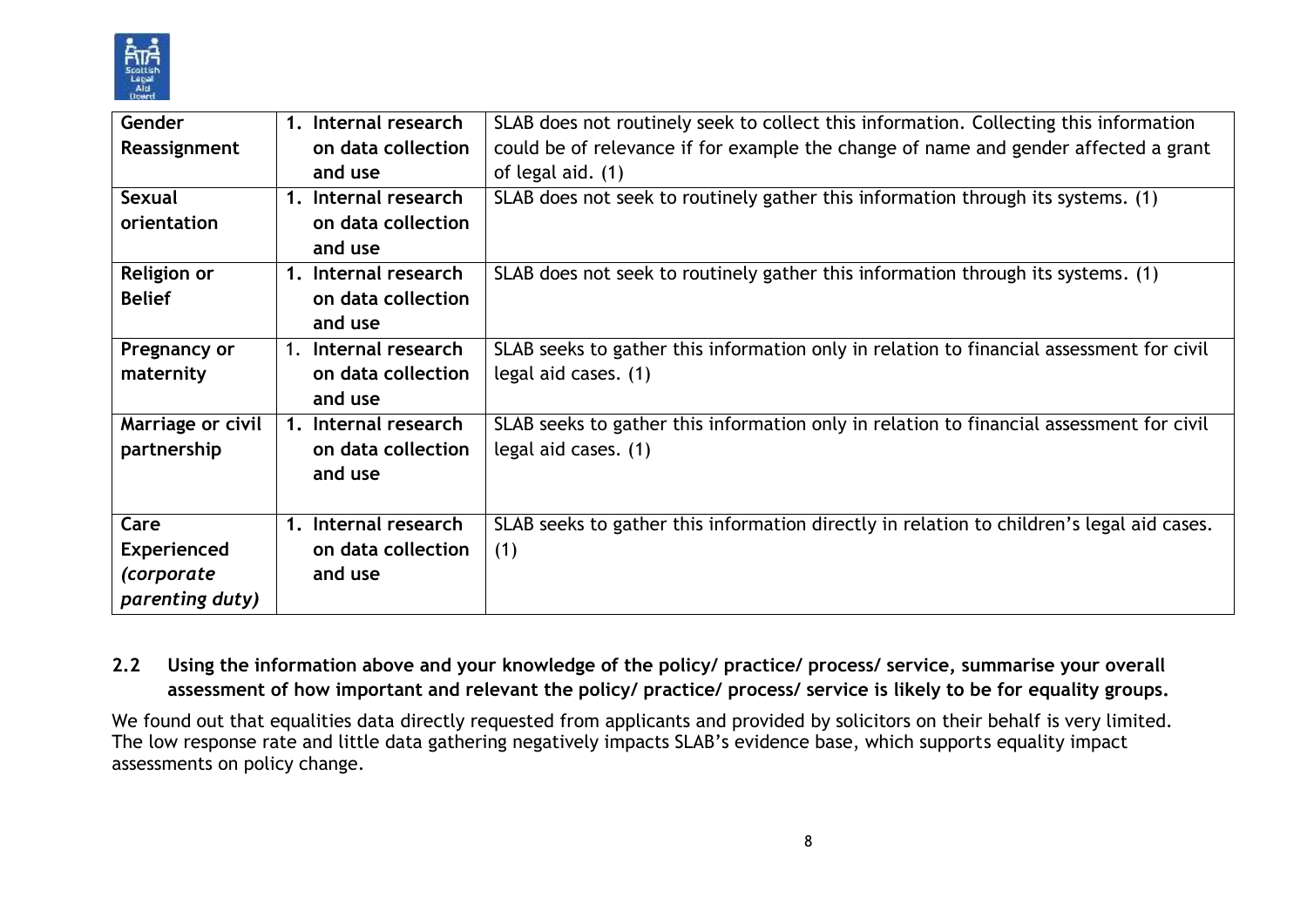

It is important for SLAB to gather equalities data/ information on its applicants and other system to be able to perform its service and engage in informed decision-making at both the operational and strategic level. Solicitors are the key conduit for SLAB gathering this information in most cases.

Therefore, it is crucial for SLAB to make applicants, solicitors and other system users aware of why data is collected and what it is used for. Improving equalities data gathering will also support SLAB's duty in advising Scottish Ministers on the strategic development of high quality legal assistance and be responsive to its customers, the justice system and developments in legal aid service.

**2.3 Outcome of step 2 and next steps. Complete the table below to inform the next stage of the EqIA process.**

| Outcome of Step 2 following initial evidence gathering and         | Yes/No   | <b>Next steps</b>                                  |
|--------------------------------------------------------------------|----------|----------------------------------------------------|
| relevance to equality characteristics                              | (Y or N) |                                                    |
| There is no relevance to equality or our corporate parenting       | N        | Proceed to Step 5: agree with decision makers      |
| duties                                                             |          | that no EqIA is required based on current evidence |
| There is relevance to some or all of the equality groups and/      |          | Proceed to Step 3: complete full EqIA              |
| or our corporate parenting duties                                  |          |                                                    |
| It is unclear if there is relevance to some or all of the equality | N        | Proceed to Step 3: complete full EqIA              |
| groups and/ or our corporate parenting duties                      |          |                                                    |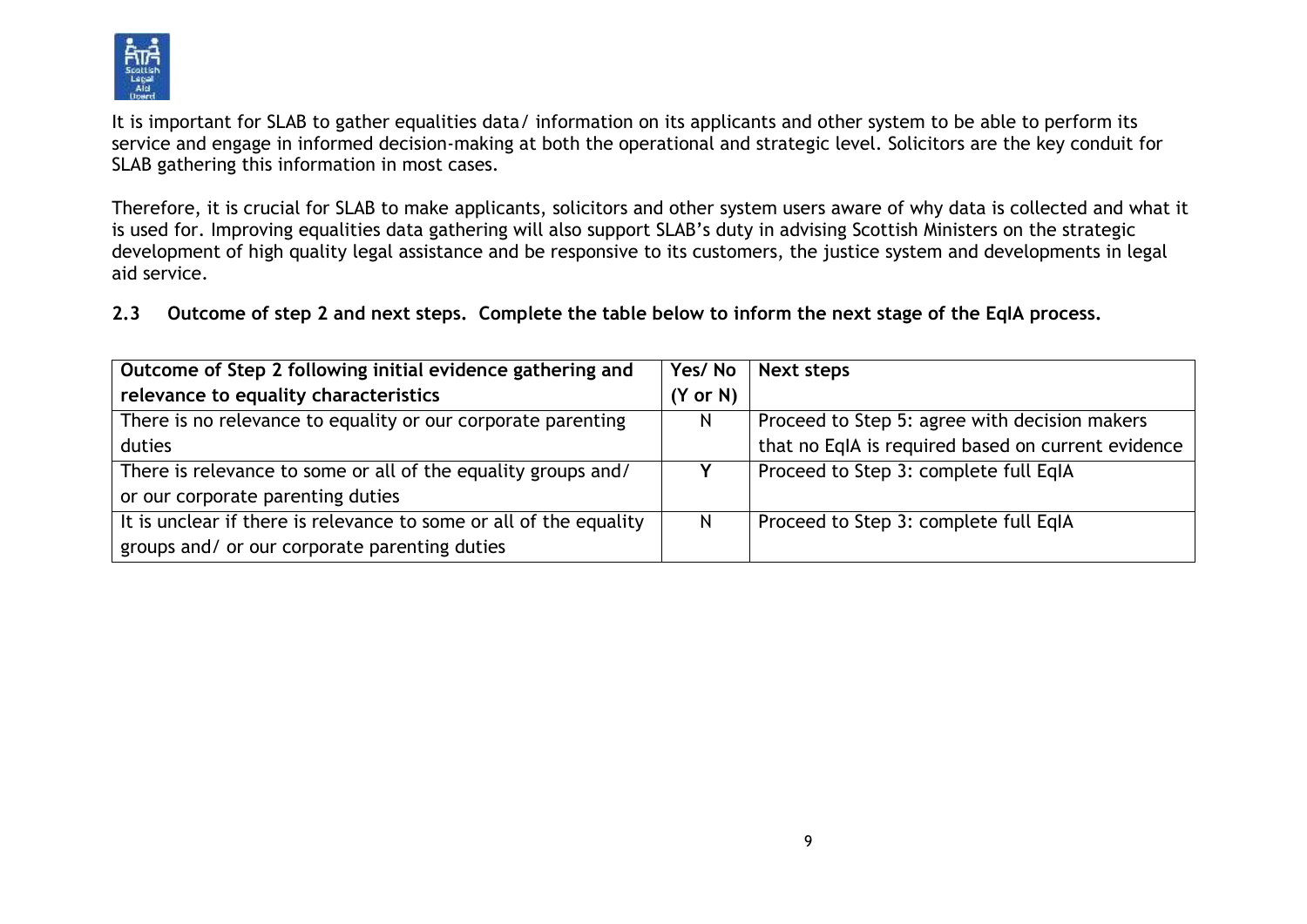

## **Step 3 – stakeholder involvement and consultation**

This step will help you to address any gaps in evidence identified in Step 2. Speaking to people who will be affected by your policy/ practice/ process/ service can help clarify the impact it will have on different equality groups.

**Remember that sufficient evidence is required for you to show 'due regard' to the likely or actual impact of your policy/ practice/ process/ service on equality groups. An inadequate analysis in an assessment may mean failure to meet the general duty**.

The Policy and Development team can help to identify appropriate ways to engage with external groups or to undertake research to fill evidence gaps.

**3.1 Do you/did you have any consultation or involvement planned for this policy/ practice/ process/ service?**  Yes

**3.2 List all the stakeholder groups that you will talk to about this policy/ practice/ process/ service.**  We consulted internal staff from across operational areas.

### **3.3 What did you learn from the consultation/ involvement? Remember to record relevant actions in the assessment action log.**

We have learnt that SLAB's directly employed solicitors attempt to collect equalities data during the client contact process. We also found out that staff are not always sure what SLAB does with the collected information or why it's gathered.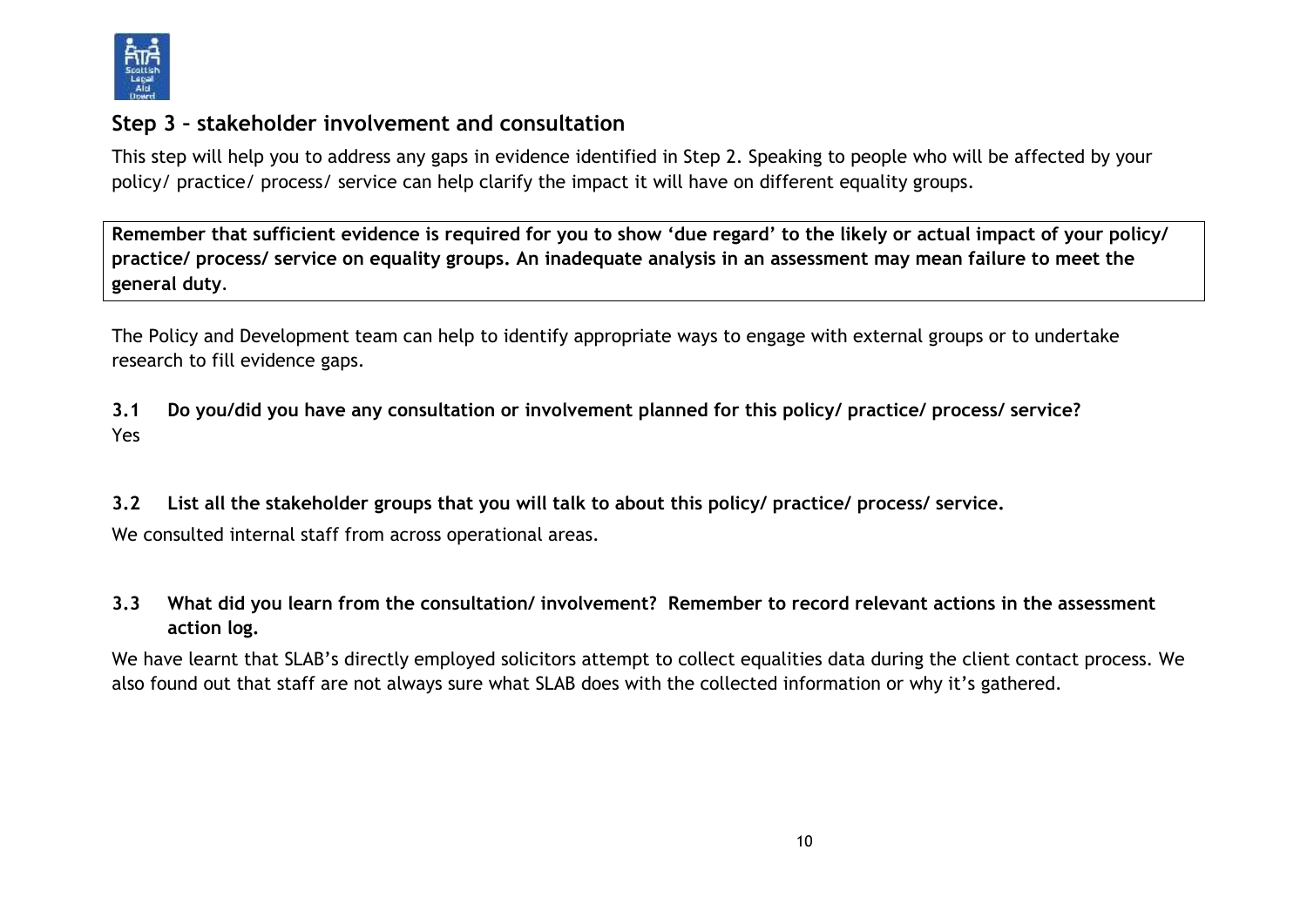

# **Step 4 - Impact on equality groups and steps to address these**

You must consider the three aims of the general duty for each protected characteristic. The following questions will help:

- **Is there potential for discrimination, victimisation, harassment or other unlawful conduct that is prohibited under the Equality Act 2010?** How will this be mitigated?
- **Is there potential to advance equality of opportunity between people who share a characteristic and those who do not?** How can this be achieved?
- **Is there potential for developing good relations between people who share a relevant protected characteristic and those who do not?** How can this be achieved?
- **4.1 Does the policy/ practice/ process/ service have any impacts (whether intended or unintended, positive or negative) on any of the equality characteristics?**

In the tables below, record the impact of the policy/ practice/ process/ service, as it is planned or as it operates, might have on each equality characteristic and describe what changes in policy/ practice/ process/ service or actions will be required to mitigate that impact. Copy any actions across to the project action log.

| All characteristics | Place 'X' in the relevant box(es) |                 |        | Describe the changes or actions (if any) you plan to take.      |
|---------------------|-----------------------------------|-----------------|--------|-----------------------------------------------------------------|
|                     | <b>Positive</b>                   | <b>Negative</b> | No     | E.g. to mitigate any impact, maximise the positive impact, or   |
|                     | impact                            | impact          | impact | record your justification to not make changes despite the       |
|                     |                                   |                 |        | potential for adverse impact.                                   |
| potential for       |                                   |                 |        | Gathering equalities information is relevant for SLAB's service |
| discrimination      |                                   |                 |        | delivery and decision-making process and directly disclosed     |
|                     |                                   |                 |        | information to support Equality Impact Assessments can assist   |
|                     |                                   |                 |        | with improving SLAB's services and legal aid at a strategic     |
|                     |                                   |                 |        | level.                                                          |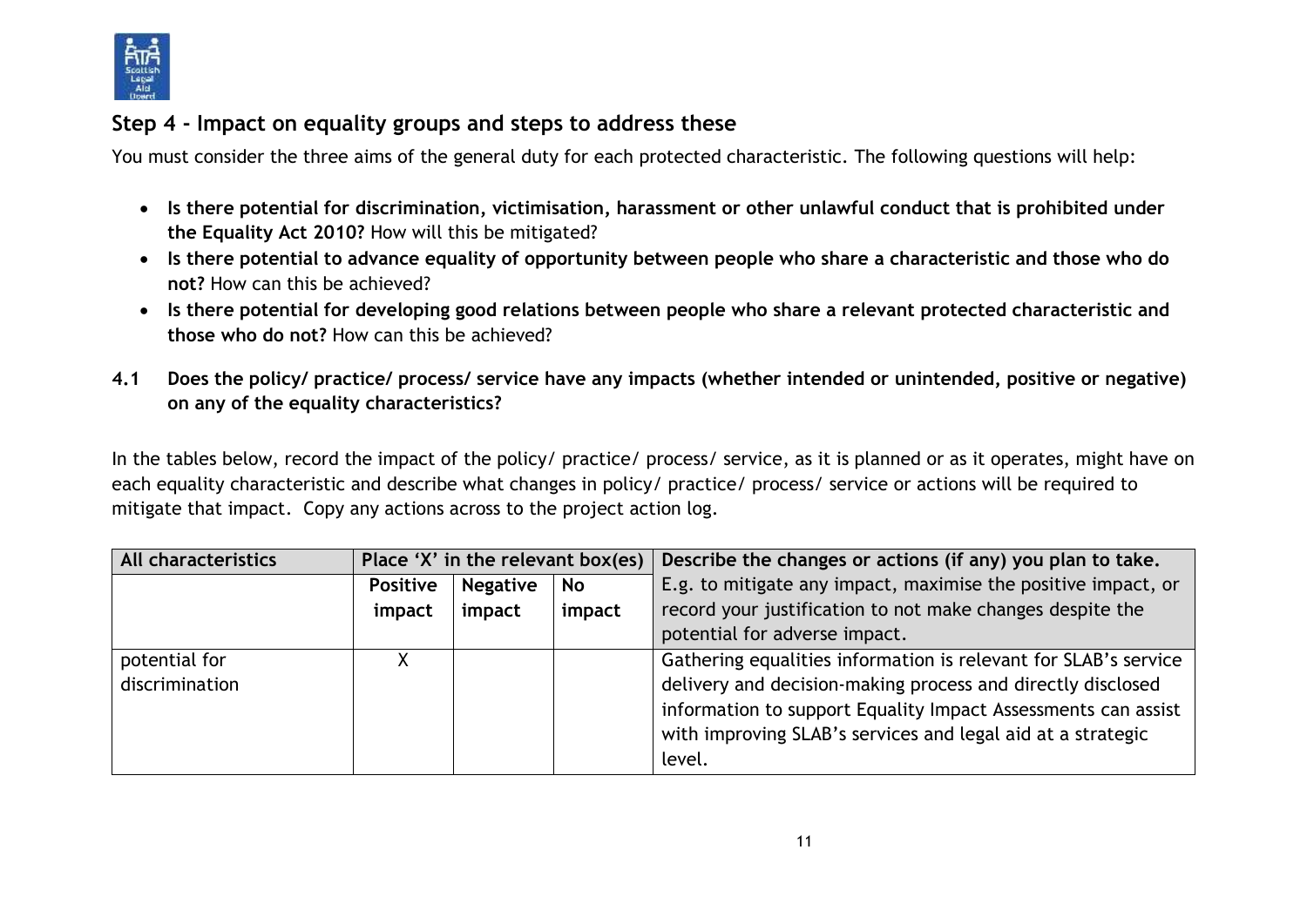

| potential for developing |   | X |                                                                 |
|--------------------------|---|---|-----------------------------------------------------------------|
| good relations           |   |   |                                                                 |
| potential to advance     | X |   | There may be a positive impact for solicitors and applicants.   |
| equality of opportunity  |   |   |                                                                 |
|                          |   |   | For strategic development, if system users and applicants       |
|                          |   |   | better understand the importance of gathering data on           |
|                          |   |   | equality groups and the positive impact it has on SLAB's        |
|                          |   |   | policies and legal aid process they might be more willing to    |
|                          |   |   | disclose any equalities related data. By gathering that data    |
|                          |   |   |                                                                 |
|                          |   |   | we can better address the needs of equality groups to           |
|                          |   |   | improve the system and accessibility of the system.             |
|                          |   |   | For service delivery, a clear policy on making adjustments will |
|                          |   |   | assist applicants and other service users to have their needs   |
|                          |   |   | met, which should make it an easier and potentially less        |
|                          |   |   | stressful process.                                              |
|                          |   |   |                                                                 |
|                          |   |   | For operational decision making, clear policy and guidance on   |
|                          |   |   | how equalities information is taken into account should assist  |
|                          |   |   | applicants and other system users to access the legal services  |
|                          |   |   | and communication support needs they require.                   |
|                          |   |   |                                                                 |

| Age            | Positive impact                                 |        |        | Describe the changes or actions (if any) you plan to take.        |
|----------------|-------------------------------------------------|--------|--------|-------------------------------------------------------------------|
|                | <b>Negative</b><br><b>No</b><br><b>Positive</b> |        |        | E.g. to mitigate any impact, maximise the positive impact, or     |
|                | impact                                          | impact | impact | record your justification to not make changes despite the         |
|                |                                                 |        |        | potential for adverse impact.                                     |
| potential for  |                                                 |        |        | Solicitors currently ask routinely for the age of the applicants, |
| discrimination |                                                 |        |        | which means we have 100% of this data. Should maintain that       |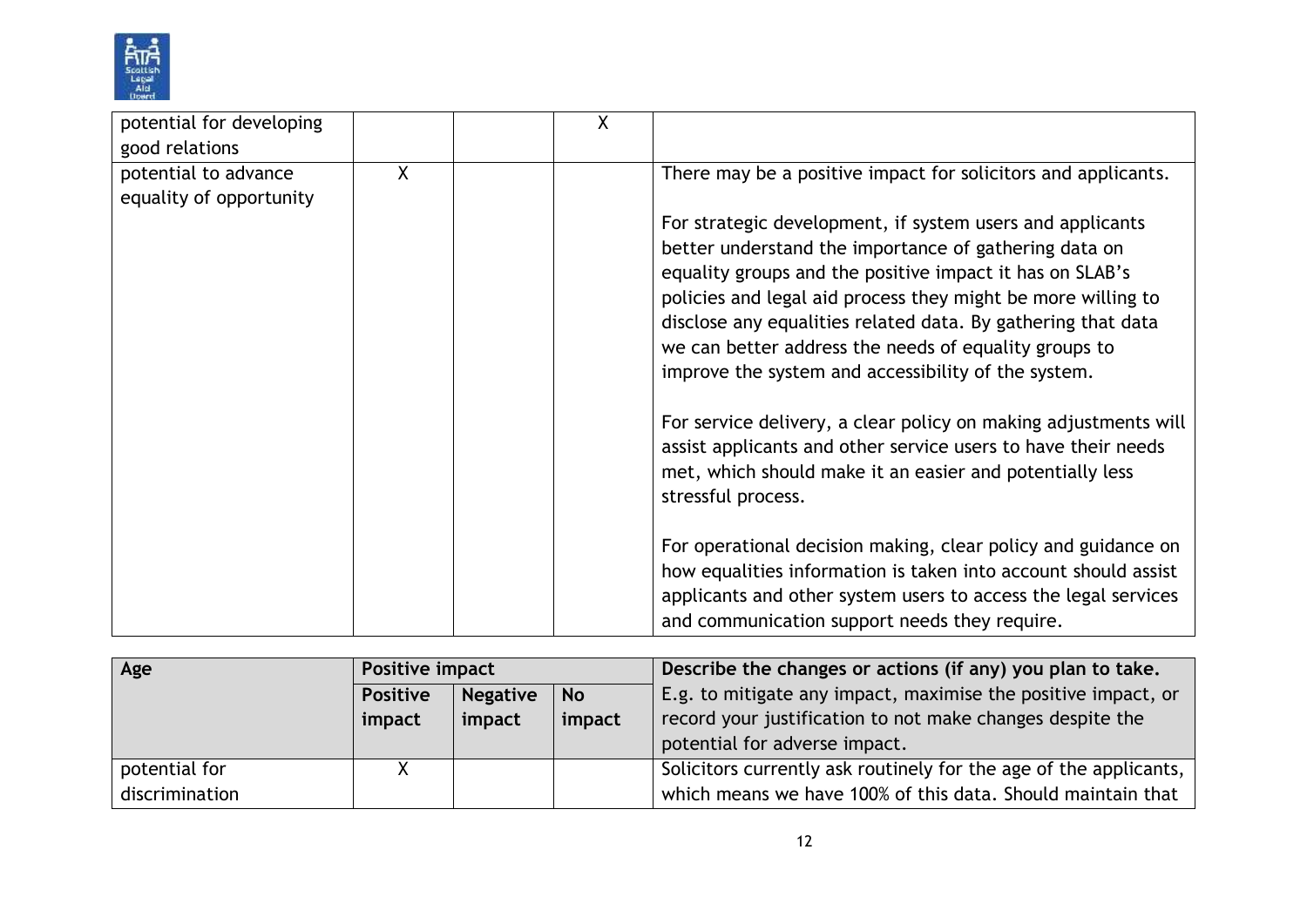

|                                                 |  | if required following development of work on three strands<br>(strategic development, service delivery, operational<br>decisions).                                                                                                                                     |
|-------------------------------------------------|--|------------------------------------------------------------------------------------------------------------------------------------------------------------------------------------------------------------------------------------------------------------------------|
| potential for developing<br>good relations      |  |                                                                                                                                                                                                                                                                        |
| potential to advance<br>equality of opportunity |  | Solicitors currently ask routinely for the age of the applicants,<br>which means we have 100% of this data. Should maintain that<br>if required following development of work on three strands<br>(strategic development, service delivery, operational<br>decisions). |

| <b>Sex</b>               | Place 'X' in the relevant box(es) |                 |           | Describe the changes or actions (if any) you plan to take.        |
|--------------------------|-----------------------------------|-----------------|-----------|-------------------------------------------------------------------|
|                          | <b>Positive</b>                   | <b>Negative</b> | <b>No</b> | E.g. to mitigate any impact, maximise the positive impact, or     |
|                          | impacts                           | impacts         | impact    | record your justification to not make changes despite the         |
|                          |                                   |                 |           | potential for adverse impact.                                     |
| potential for            | X                                 |                 |           | Solicitors currently ask routinely for the sex of the applicants, |
| discrimination           |                                   |                 |           | which means we have 100% of this data. Should maintain that       |
|                          |                                   |                 |           | if required following development of work on three strands        |
|                          |                                   |                 |           | (strategic development, service delivery, operational             |
|                          |                                   |                 |           | decisions).                                                       |
| potential for developing |                                   |                 | X         |                                                                   |
| good relations           |                                   |                 |           |                                                                   |
| potential to advance     | X                                 |                 |           | Solicitors currently ask routinely for the sex of the applicants, |
| equality of opportunity  |                                   |                 |           | which means we have 100% of this data. Should maintain that       |
|                          |                                   |                 |           | if required following development of work on three strands        |
|                          |                                   |                 |           | (strategic development, service delivery, operational             |
|                          |                                   |                 |           | decisions).                                                       |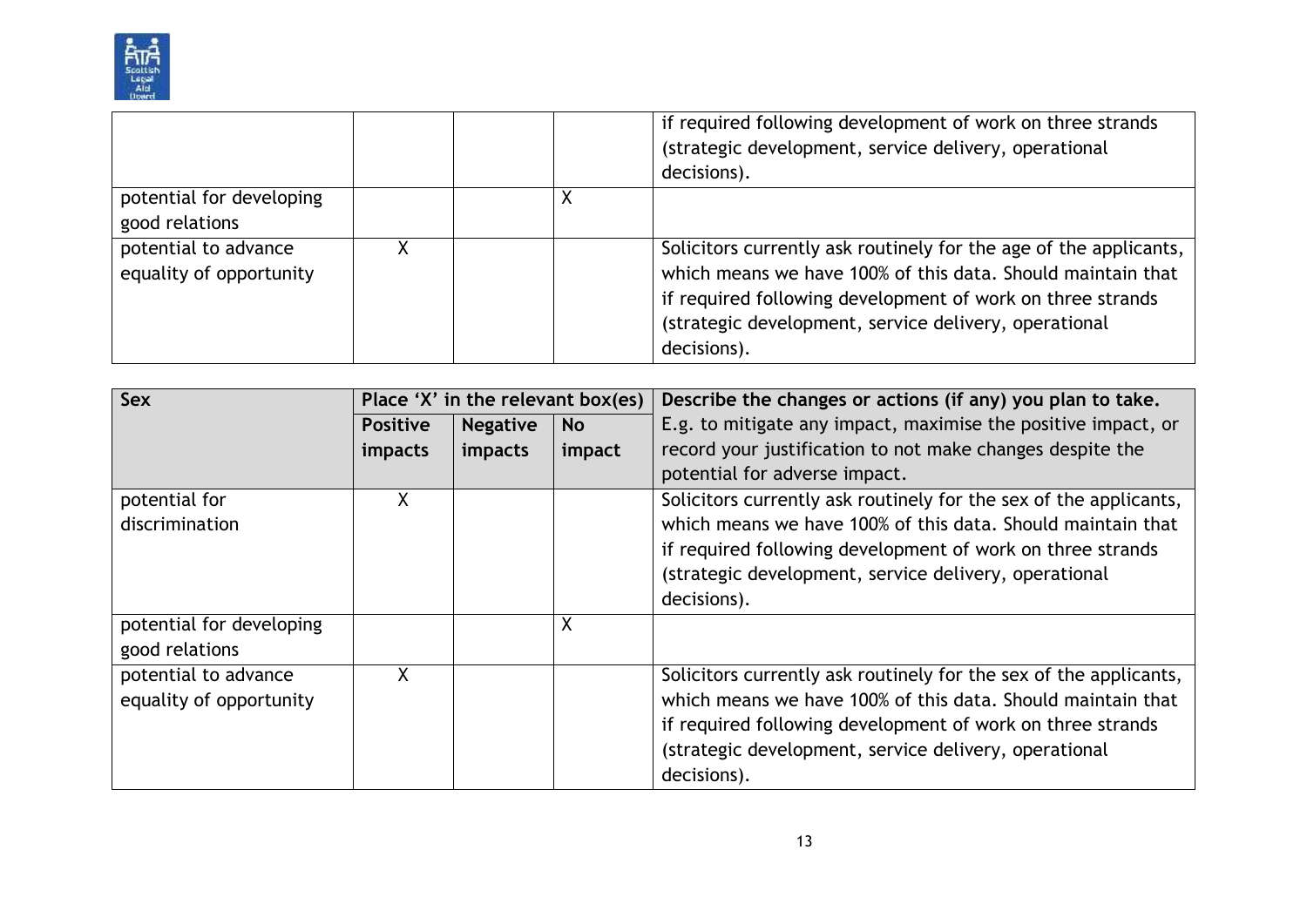

| Disability              | Place 'X' in the relevant box(es) |                 |           | Describe the changes or actions (if any) you plan to take.     |
|-------------------------|-----------------------------------|-----------------|-----------|----------------------------------------------------------------|
|                         | <b>Positive</b>                   | <b>Negative</b> | No impact | E.g. to mitigate any impact, maximise the positive impact, or  |
|                         | impacts                           | impacts         |           | record your justification to not make changes despite the      |
|                         |                                   |                 |           | potential for adverse impact.                                  |
| potential for           | Χ                                 |                 |           | Further work on data gathering against three strands           |
| discrimination          |                                   |                 |           | (strategic development, service delivery, operational          |
|                         |                                   |                 |           | decisions) will identify where improvements can be made.       |
| potential for           |                                   |                 | X         |                                                                |
| developing good         |                                   |                 |           |                                                                |
| relations               |                                   |                 |           |                                                                |
| potential to advance    | X                                 |                 |           | The response rate for disability is low, but applicant surveys |
| equality of opportunity |                                   |                 |           | suggest that individuals with protected characteristics        |
|                         |                                   |                 |           | experience issues with accessing legally aided services. By    |
|                         |                                   |                 |           | gathering data on individual's disability these accessibility  |
|                         |                                   |                 |           | issues could be targeted.                                      |

| <b>Gender Reassignment</b> | Place 'X' in the relevant box(es) |                 |           | Describe the changes or actions (if any) you plan to take.    |
|----------------------------|-----------------------------------|-----------------|-----------|---------------------------------------------------------------|
|                            | <b>Positive</b>                   | <b>Negative</b> | No impact | E.g. to mitigate any impact, maximise the positive impact, or |
|                            | <i>impacts</i>                    | impacts         |           | record your justification to not make changes despite the     |
|                            |                                   |                 |           | potential for adverse impact.                                 |
| potential for              |                                   |                 |           | Gathering data on gender reassignment or facilitating changes |
| discrimination             |                                   |                 |           | to recorded sex and name data could be of relevance when an   |
|                            |                                   |                 |           | individual already has legal aid granted to their previous    |
|                            |                                   |                 |           | name/identity. Further work on data gathering against three   |
|                            |                                   |                 |           | strands (strategic development, service delivery, operational |
|                            |                                   |                 |           | decisions) will identify where changes could be made.         |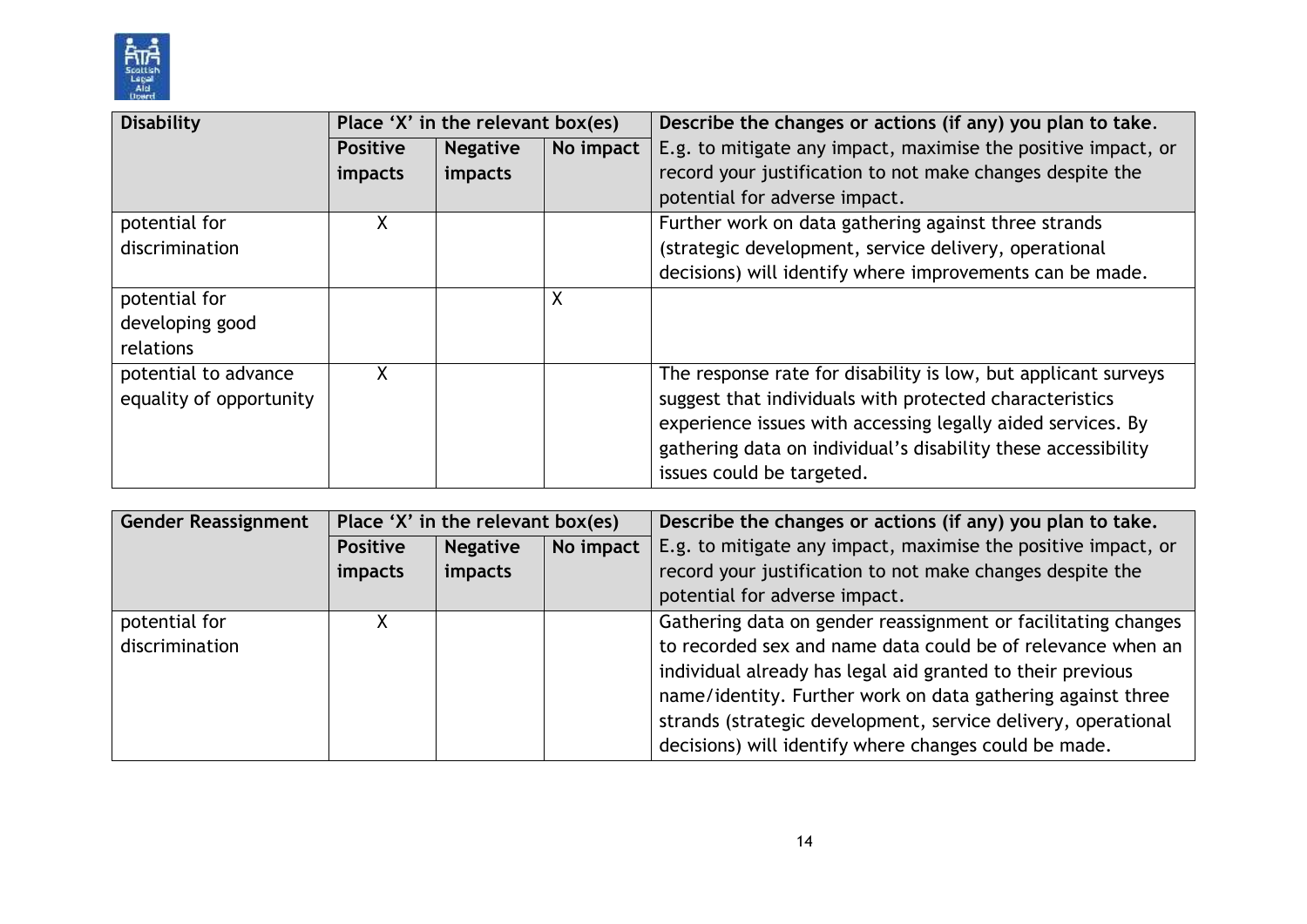

| potential for           |  | Evidence suggest no impact on this protected characteristic. |
|-------------------------|--|--------------------------------------------------------------|
| developing good         |  |                                                              |
| relations               |  |                                                              |
| potential to advance    |  | Evidence suggest no impact on this protected characteristic. |
| equality of opportunity |  |                                                              |

| Race                    | Place 'X' in the relevant box(es) |                 |           | Describe the changes or actions (if any) you plan to take.      |
|-------------------------|-----------------------------------|-----------------|-----------|-----------------------------------------------------------------|
|                         | <b>Positive</b>                   | <b>Negative</b> | No impact | E.g. to mitigate any impact, maximise the positive impact, or   |
|                         | impacts                           | impacts         |           | record your justification to not make changes despite the       |
|                         |                                   |                 |           | potential for adverse impact.                                   |
| potential for           | X                                 |                 |           | Evidence suggests SLAB aims to collect this data from           |
| discrimination          |                                   |                 |           | applicants but response rates are low. Further work on data     |
|                         |                                   |                 |           | gathering against three strands (strategic development,         |
|                         |                                   |                 |           | service delivery, operational decisions) will identify where    |
|                         |                                   |                 |           | improvements can be made.                                       |
| potential for           |                                   |                 | X         | Evidence suggest no negative impact on this protected           |
| developing good         |                                   |                 |           | characteristic                                                  |
| relations               |                                   |                 |           |                                                                 |
| potential to advance    | X                                 |                 |           | For those whose first language is not English, it might be more |
| equality of opportunity |                                   |                 |           | difficult to access and/or understand the service SLAB or       |
|                         |                                   |                 |           | solicitors provide. By gathering data on race, SLAB can see     |
|                         |                                   |                 |           | what the most common nationalities and languages spoken by      |
|                         |                                   |                 |           | applicants are.                                                 |
|                         |                                   |                 |           |                                                                 |
|                         |                                   |                 |           | SLAB can then address this in a structured way. Further work    |
|                         |                                   |                 |           | on data gathering against three strands (strategic              |
|                         |                                   |                 |           | development, service delivery, operational decisions) will      |
|                         |                                   |                 |           | identify where improvements can be made.                        |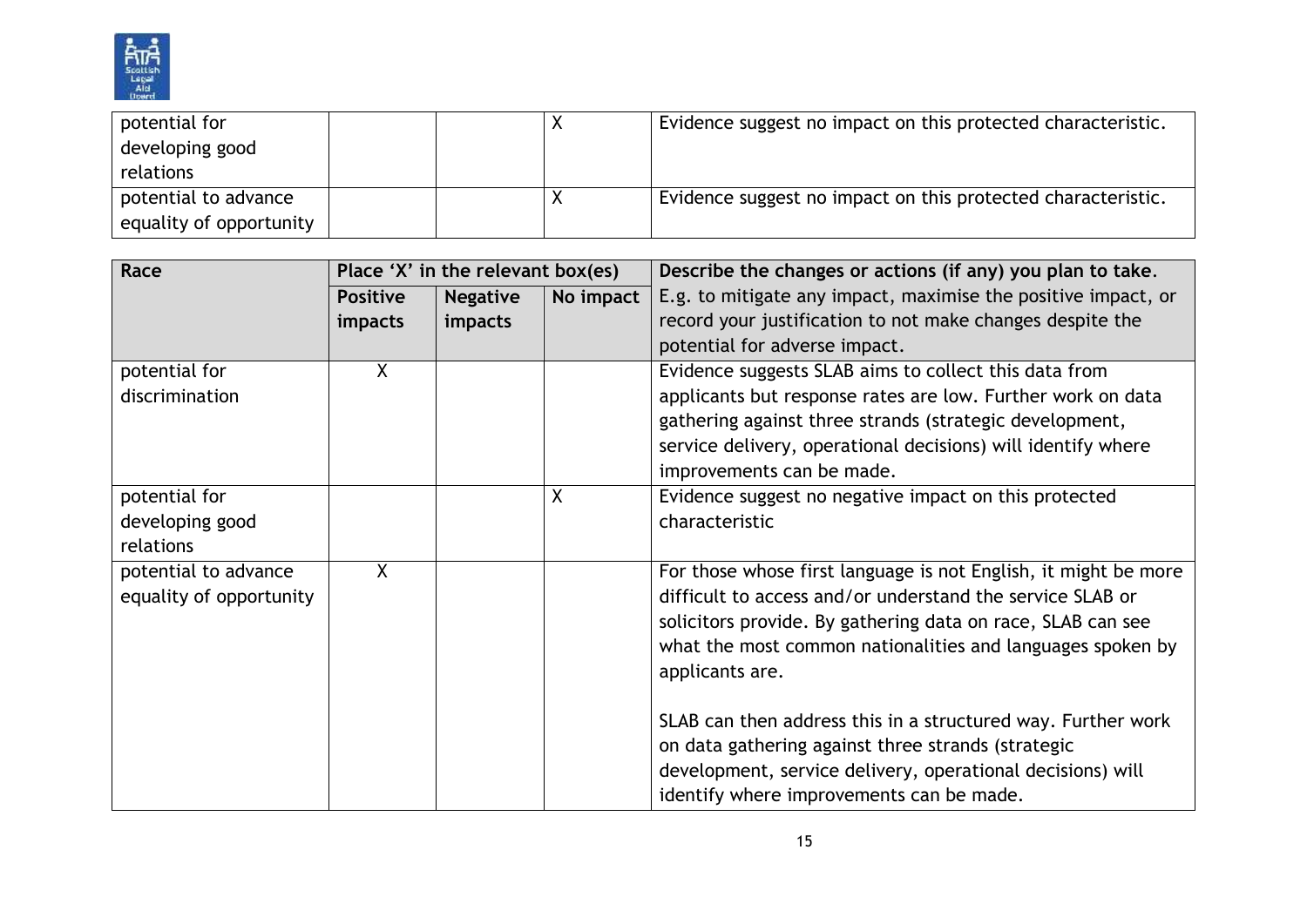

| <b>Religion or Belief</b> | Place 'X' in the relevant box(es) |                 |           | Describe the changes or actions (if any) you plan to take.    |  |
|---------------------------|-----------------------------------|-----------------|-----------|---------------------------------------------------------------|--|
|                           | <b>Positive</b>                   | <b>Negative</b> | No impact | E.g. to mitigate any impact, maximise the positive impact, or |  |
|                           | <i>impacts</i>                    | impacts         |           | record your justification to not make changes despite the     |  |
|                           |                                   |                 |           | potential for adverse impact.                                 |  |
| potential for             |                                   |                 |           | Evidence suggests no impact on this protected characteristic  |  |
| discrimination            |                                   |                 |           |                                                               |  |
| potential for             |                                   |                 |           | Evidence suggests no impact on this protected characteristic  |  |
| developing good           |                                   |                 |           |                                                               |  |
| relations                 |                                   |                 |           |                                                               |  |
| potential to advance      |                                   |                 |           | Evidence suggests no impact on this protected characteristic  |  |
| equality of opportunity   |                                   |                 |           |                                                               |  |

| <b>Sexual Orientation</b> | Place 'X' in the relevant box(es) |                              |   | Describe the changes or actions (if any) you plan to take.    |  |
|---------------------------|-----------------------------------|------------------------------|---|---------------------------------------------------------------|--|
|                           | <b>Positive</b>                   | No impact<br><b>Negative</b> |   | E.g. to mitigate any impact, maximise the positive impact, or |  |
|                           | impacts                           | impacts                      |   | record your justification to not make changes despite the     |  |
|                           |                                   |                              |   | potential for adverse impact.                                 |  |
| potential for             |                                   |                              |   | Evidence suggests no impact on this protected characteristic  |  |
| discrimination            |                                   |                              |   |                                                               |  |
| potential for             |                                   |                              | Χ | Evidence suggests no impact on this protected characteristic  |  |
| developing good           |                                   |                              |   |                                                               |  |
| relations                 |                                   |                              |   |                                                               |  |
| potential to advance      |                                   |                              | Χ | Evidence suggests no impact on this protected characteristic  |  |
| equality of opportunity   |                                   |                              |   |                                                               |  |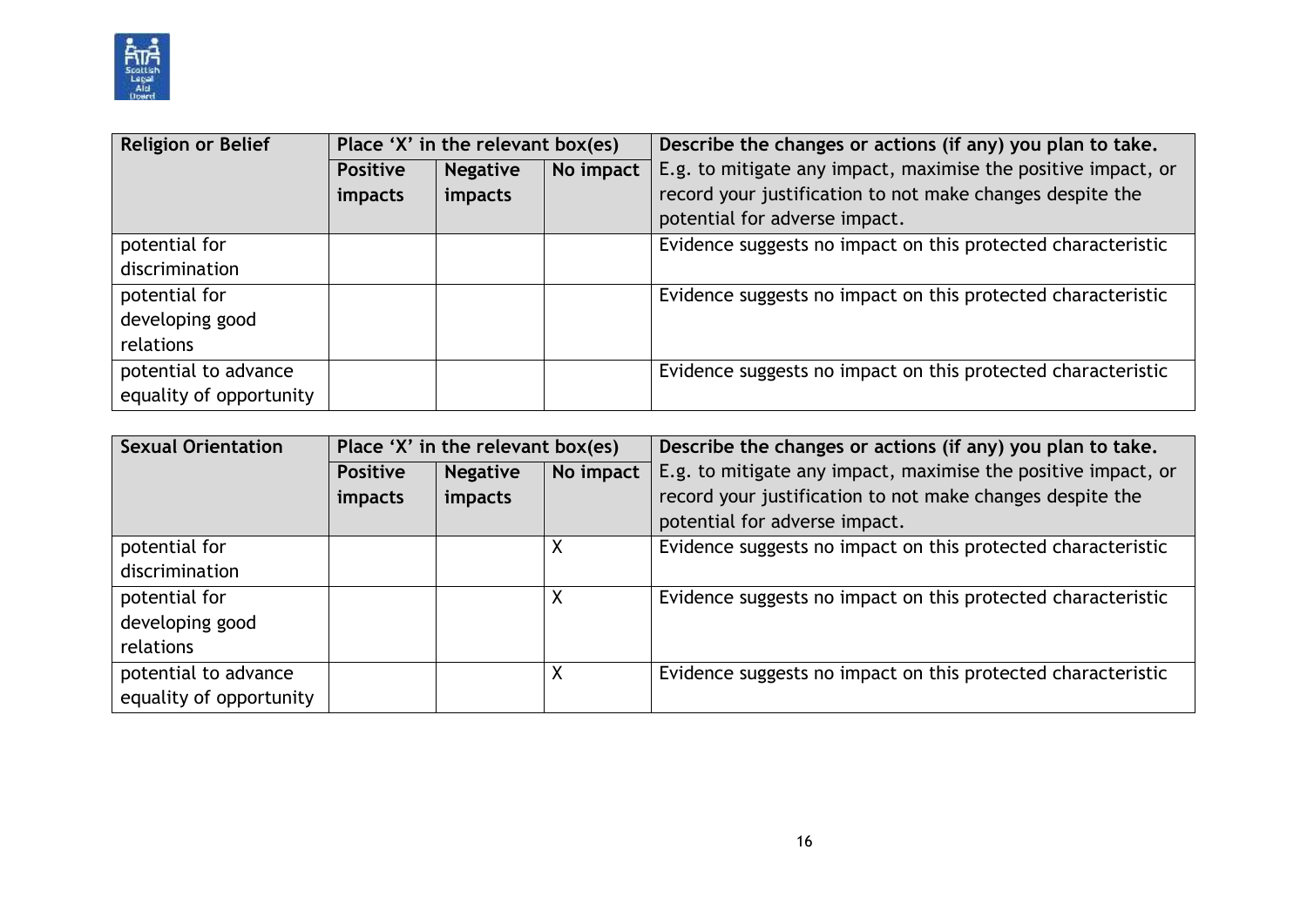

| <b>Pregnancy &amp; Maternity</b> | Place 'X' in the relevant box(es) |                              |   | Describe the changes or actions (if any) you plan to take.     |  |
|----------------------------------|-----------------------------------|------------------------------|---|----------------------------------------------------------------|--|
|                                  | <b>Positive</b>                   | No impact<br><b>Negative</b> |   | E.g. to mitigate any impact, maximise the positive impact, or  |  |
|                                  | impacts                           | impacts                      |   | record your justification to not make changes despite the      |  |
|                                  |                                   |                              |   | potential for adverse impact.                                  |  |
| potential for                    |                                   |                              | X | Evidence suggests no impact on this protected characteristic   |  |
| discrimination                   |                                   |                              |   |                                                                |  |
| potential for                    |                                   |                              | X | Evidence suggests no impact on this protected characteristic   |  |
| developing good                  |                                   |                              |   |                                                                |  |
| relations                        |                                   |                              |   |                                                                |  |
| potential to advance             | X                                 |                              |   | Evidence suggests SLAB aims to collect this data from          |  |
| equality of opportunity          |                                   |                              |   | applicants in relation to civil financial assessment. Further  |  |
|                                  |                                   |                              |   | work on data gathering for operational decisions will identify |  |
|                                  |                                   |                              |   | where improvements can be made.                                |  |

| Marriage & Civil        | Place 'X' in the relevant box(es) |                              |    | Describe the changes or actions (if any) you plan to take.    |  |
|-------------------------|-----------------------------------|------------------------------|----|---------------------------------------------------------------|--|
| Partnership             | <b>Positive</b>                   | No impact<br><b>Negative</b> |    | E.g. to mitigate any impact, maximise the positive impact, or |  |
|                         | impacts                           | impacts                      |    | record your justification to not make changes despite the     |  |
|                         |                                   |                              |    | potential for adverse impact.                                 |  |
| potential for           |                                   |                              |    | Evidence suggests no impact on this protected characteristic  |  |
| discrimination          |                                   |                              |    |                                                               |  |
| potential for           |                                   |                              | X. | Evidence suggests no impact on this protected characteristic  |  |
| developing good         |                                   |                              |    |                                                               |  |
| relations               |                                   |                              |    |                                                               |  |
| potential to advance    |                                   |                              | Χ  | Evidence suggests no impact on this protected characteristic  |  |
| equality of opportunity |                                   |                              |    |                                                               |  |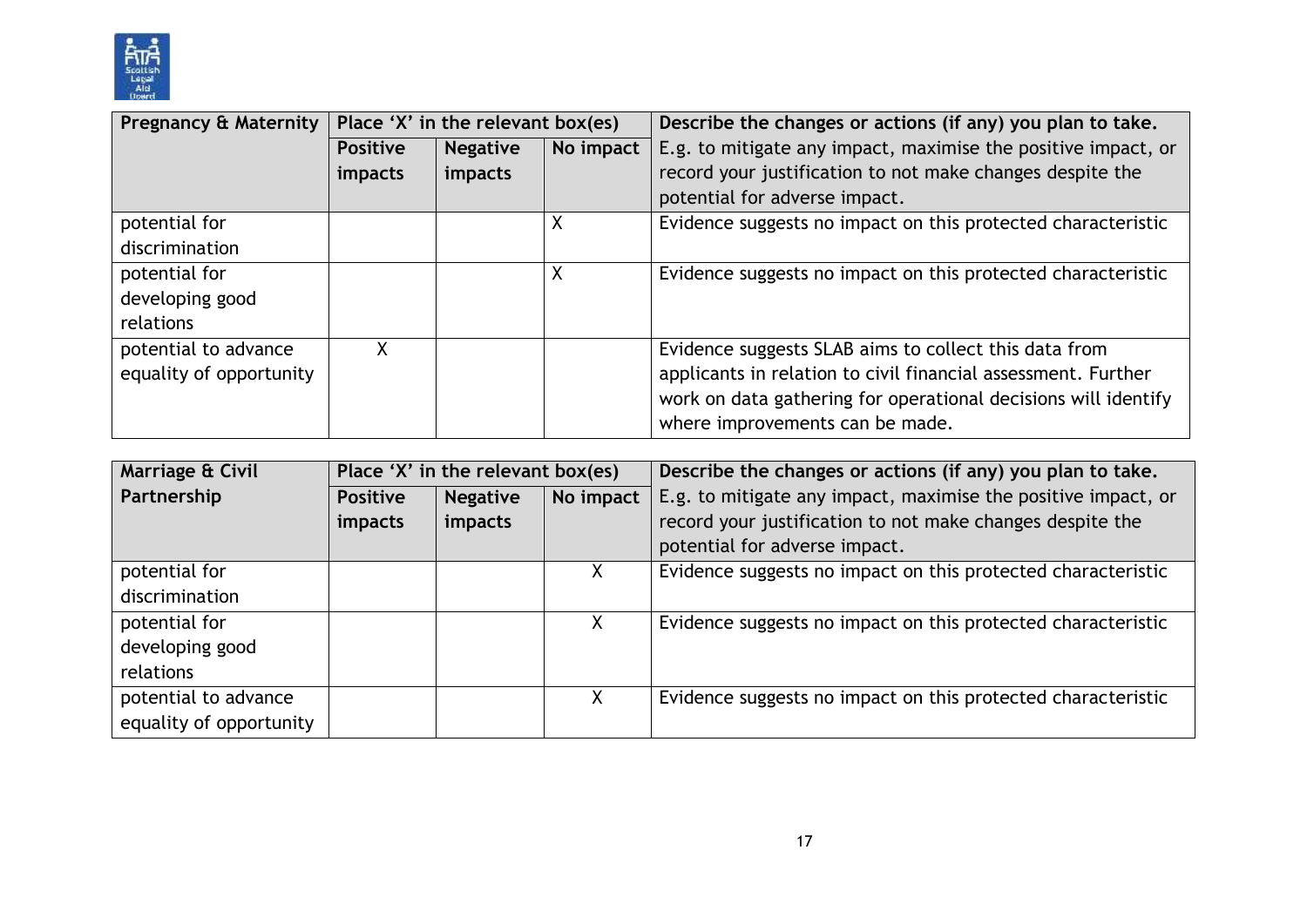

| Care experienced        | Place 'X' in the relevant box(es) |                 |           | Describe the changes or actions (if any) you plan to take.    |  |
|-------------------------|-----------------------------------|-----------------|-----------|---------------------------------------------------------------|--|
| young people            | <b>Positive</b>                   | <b>Negative</b> | No impact | E.g. to mitigate any impact, maximise the positive impact, or |  |
|                         | impacts                           | impacts         |           | record your justification to not make changes despite the     |  |
|                         |                                   |                 |           | potential for adverse impact.                                 |  |
| potential for           |                                   |                 | X         | Evidence suggests no impact on this protected characteristic  |  |
| discrimination          |                                   |                 |           |                                                               |  |
| potential for           |                                   |                 | χ         | Evidence suggests no impact on this protected characteristic  |  |
| developing good         |                                   |                 |           |                                                               |  |
| relations               |                                   |                 |           |                                                               |  |
| potential to advance    | X                                 |                 |           | Evidence suggests SLAB aims to collect this data from         |  |
| equality of opportunity |                                   |                 |           | applicants in relation to children's legal aid cases only.    |  |
|                         |                                   |                 |           | Further work on data gathering against three strands          |  |
|                         |                                   |                 |           | (strategic development, service delivery, operational         |  |
|                         |                                   |                 |           | decisions) will identify where improvements can be made.      |  |

#### **4.2 Describe how the assessment so far might affect other areas of this policy**/ practice/ process/ service **and/ or project timeline?**

The assessment indicates that SLAB should review why and how we gather information about applicants across the three strands (strategic development, service delivery, operational decisions) in order to better direct our efforts.

**4.3 Having considered the potential or actual impacts of your policy/ practice/ process/ service on equality groups, you should now record the outcome of this assessment below**. Choose from one of the following (mark with an X or delete as appropriate):

| Please       | Implications for the policy/ practice/ process/ service |
|--------------|---------------------------------------------------------|
| select $(X)$ |                                                         |
|              | No major change                                         |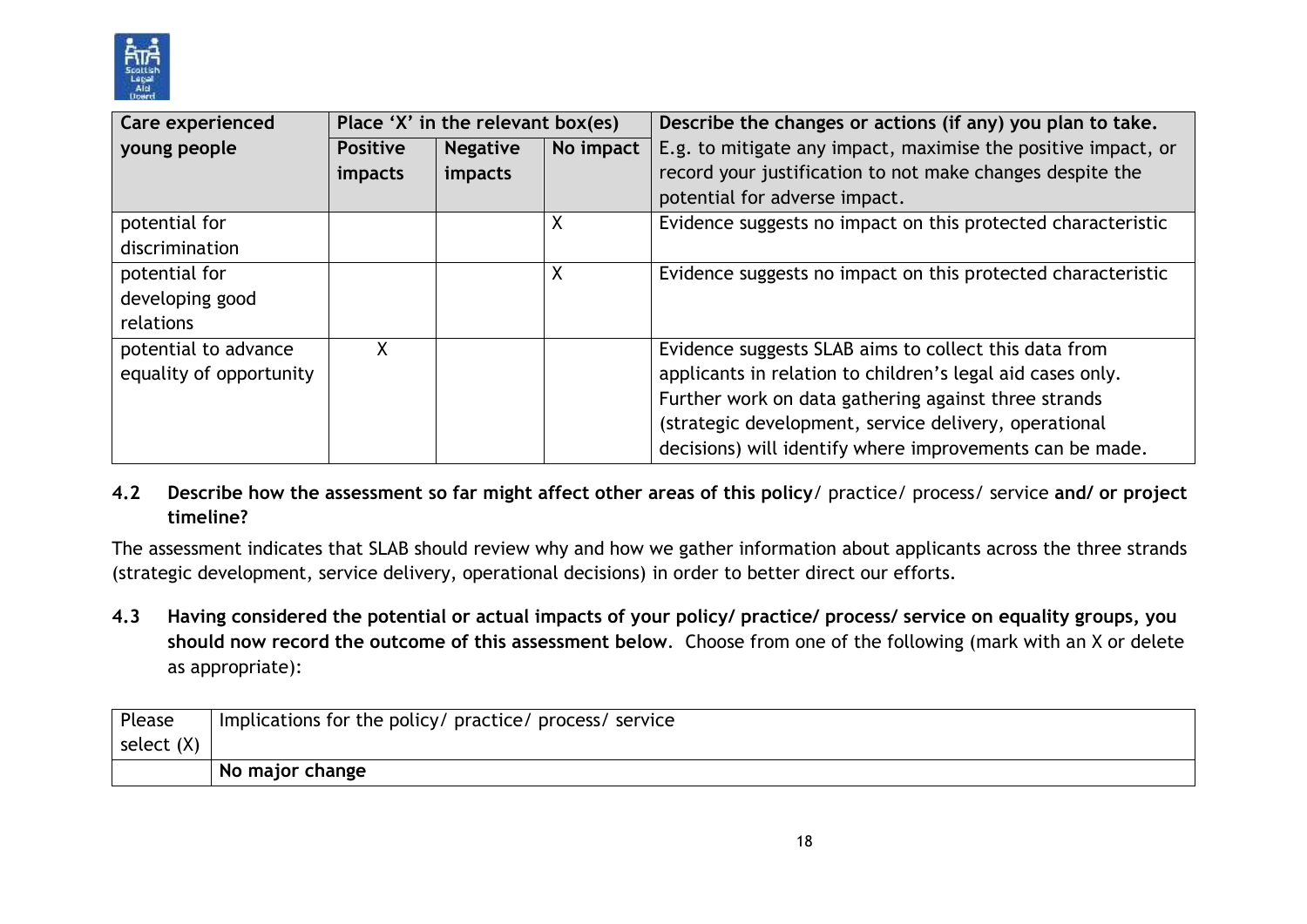

|   | Your assessment demonstrates that the policy/ practice/ process/ service is robust. The evidence shows no          |
|---|--------------------------------------------------------------------------------------------------------------------|
|   | potential for unlawful discrimination and that you have taken all opportunities to advance equality of opportunity |
|   | and foster good relations, subject to continuing monitoring and review.                                            |
| X | Adjust the policy/ practice/ process/ service                                                                      |
|   | You need to take steps to remove any barriers, to better advance equality of to foster good relations. You have    |
|   | set actions to address this and have clear ways of monitoring the impact of the policy/ practice/ process/ service |
|   | when implemented.                                                                                                  |
|   | Continue the policy/ practice/ process/ service with adverse impact                                                |
|   | The policy/ practice/ process/ service will continue despite the potential for adverse impact. You have justified  |
|   | this with this assessment and shown how this decision is compatible with our obligations under the public sector   |
|   | equality duty. When you believe any discrimination can be objectively justified you must record in this            |
|   | assessment what this is and how the decision was reached.                                                          |
|   | Stop and remove the policy/ practice/ process/ service                                                             |
|   | The policy/ practice/ process/ service will not be implemented due to adverse effects that are not justified and   |
|   | cannot be mitigated.                                                                                               |

## **Step 5 - Discuss and review the assessment with decision makers and governance structures**

You **must** discuss the findings of this assessment with senior decision makers during the lifetime of the project/ review and before you finalise the assessment. Relevant groups include, but are not limited to, a Project Board, Executive Team or Board members. EqIA should be on every project board agenda therefore only note dates where key decisions have been made (e.g. draft EqIA sign off, discussion about consultation response).

**5.1 Record details of the groups you report to about this policy/ practice/ process/ service and impact assessment.**  Include t**he date you presented progress** to each group and an **extract from the minutes** to reflect the discussion.

**February 2018 Project Board meeting:** The project board agreed that there are three distinct areas where equalities information would be useful: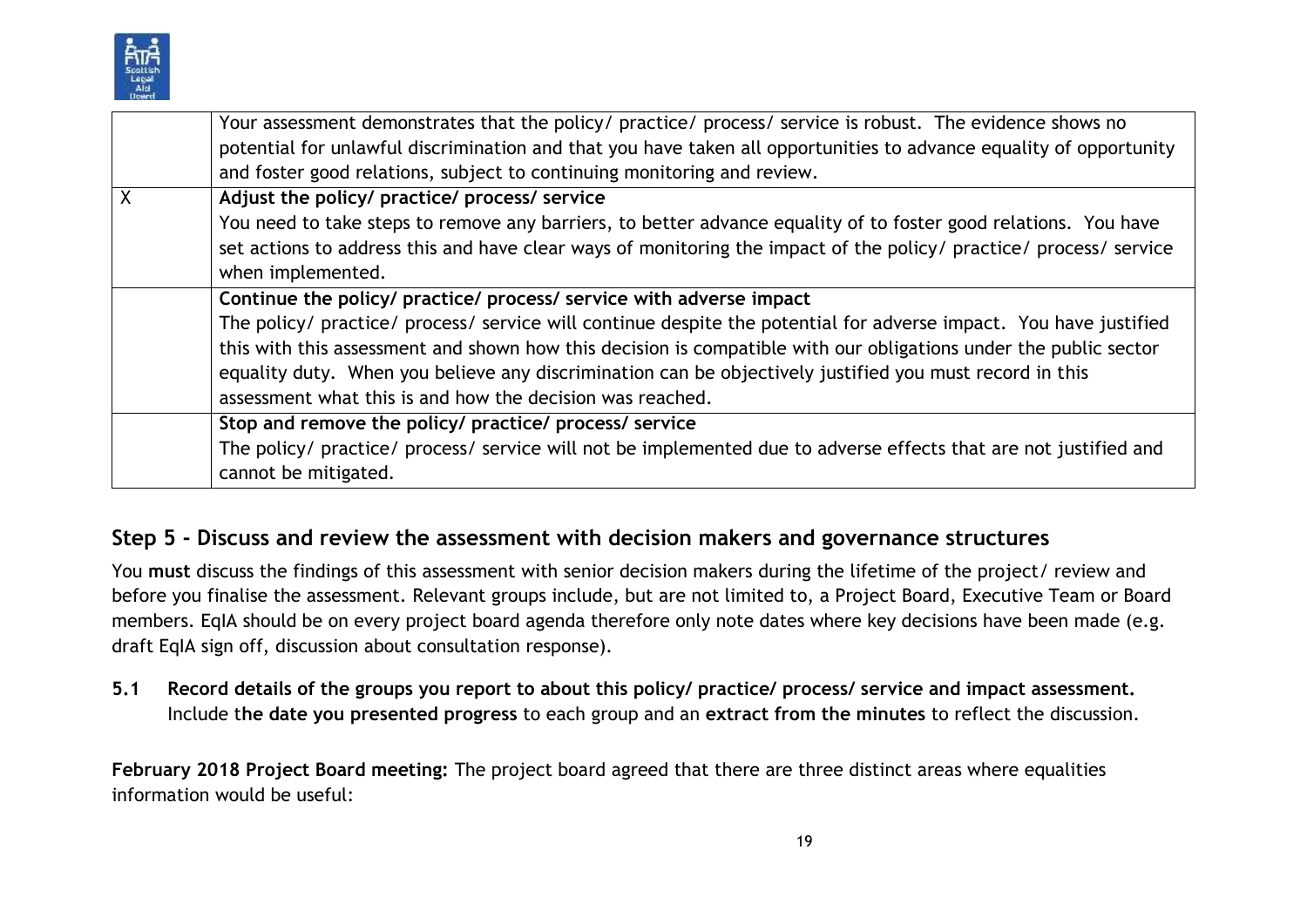

- Policy development
- Reasonable adjustments ensuring we can deliver our service effectively
- Decision making ensuring decisions are properly informed.

It was agreed that it's important not to increase but to improve our equalities data collection. The specification should clearly state what is meant by equalities data. The specification should also include a topic guide for solicitors. It should be identified which kind of equalities data should be collected and how and where it can be securely stored.

**March 2018 Project Board meeting:** The next steps for equality outcome 3 work on data gathering were grouped into activities relating to service delivery, operational decision-making and policy development or strategic planning. The project board for the customer service delivery work has met and interviews with key staff will take place over the coming weeks. The aim of the interviews is to understand current requests for adjustments from applicants and how SLAB currently responds to these. A redevelopment of the applicant questions is getting underway with consideration of the kinds of purposes to which we might put the data collected. A paper on applicant questions will be provided to the ET within the next few weeks. It was agreed to look at the Equality Card and see if that fits with current good practice. It was also agreed to look at the data that was gathered in relation to the completion rates of the card and look into where the information is recorded, what use is it to SLAB and is it appropriate to ask.

**April 2018 Equality Outcome 3 specification:** The project will aim to clarify how and why SLAB collects equalities data, and to develop the options for delivery of improved capture of equalities data on applicants and system users to assist SLAB in managing and developing the legal aid system. We will explore whether we get sufficient data from the applicants' survey to help with policy development, which will in turn inform whether or not we need administrative data capture on all cases. We will also explore the extent to which we gather data about the solicitors who use the service.

**May 2018 Project Board meeting:** The project board agreed to formulate a policy statement that would define context for why we want to collect equality data and subsequently assist in guiding the system changes.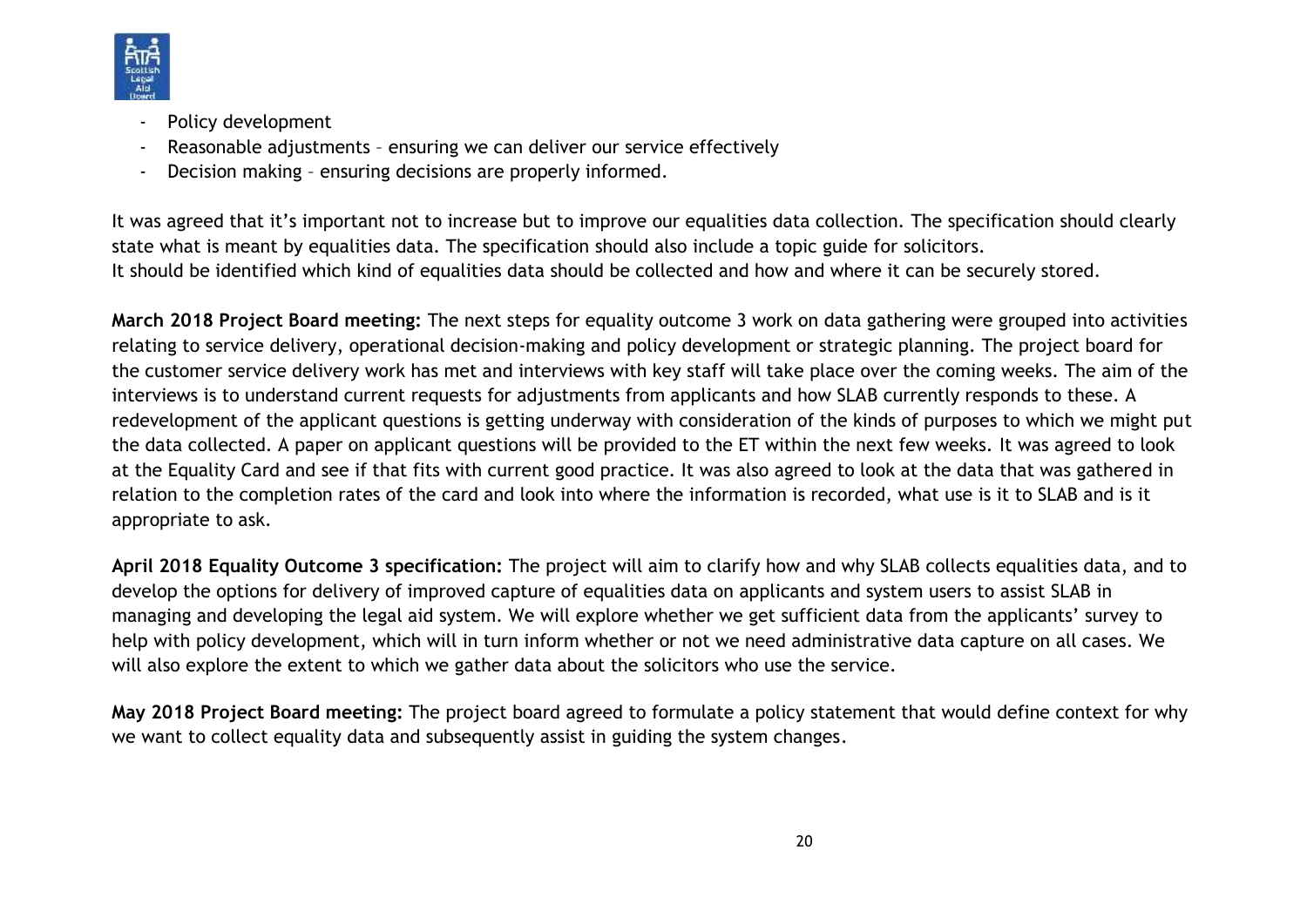

**August 2018 Executive team meeting:** Improving equalities data collection will contribute to SLAB's strategic objectives. The aim is to develop options for improved capture and use of equalities data on both applicants and system users. A policy statement outlines gathering and use of equalities data, as well as setting out the priority areas for change and recommended options. The Executive Team agreed on three main uses of equalities data: service delivery, operational decision-making, and policy development or strategic planning.

The Chief Executive signed off that SLAB's policy for gathering and using equalities information is to ensure that timely, useful and accurate data supports our service delivery, decision-making and strategic development.

- a. Staff, solicitors and applicants are fully aware of why we gather information and how it will be used, as part of our transparent, impartial processes
- b. The information gathered is proportionate, can be conveniently disclosed by applicants or system users
- c. The information is kept securely and processed in line with our data protection policies
- d. Information can be accessed and used by staff as appropriate to their roles.

Responsibility for gathering and using equalities data does not rest solely with the policy team. Whilst bespoke research work and the inclusion of demographic information in quantitative surveys can support the policy statement, a system to fully address the policy statement was agreed to comprise:

- a. Operational guidance on decision making
- b. Customer service guidance
- c. Systems which support the convenient gathering of and access to equalities data
- d. Systems which support the use of data for strategic development
- e. Additional development or training for staff performing activities where equalities data is used.

Existing and new projects were identified to take this work forward:

- Retrospective EqIA discussed with Equalities Project Group via correspondence during September 2021
- Retrospective EqIA submitted for Chief Executive approval on 15 October 2021**.**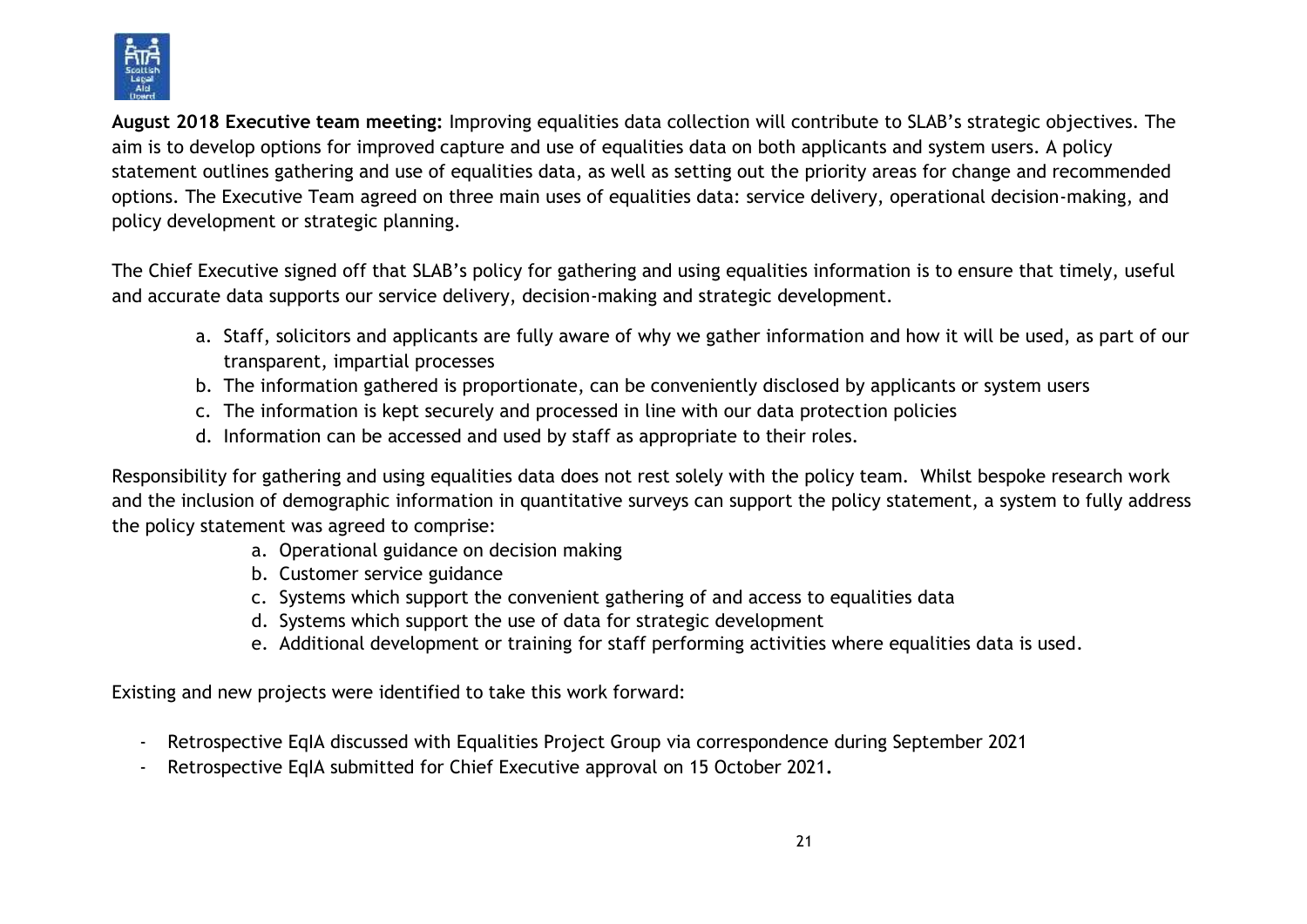

# **Step 6 – Post-implementation actions and monitoring impact**

**6.1 Record any ongoing actions below.** This can be copied from the project action log or elsewhere in this assessment and should include timescales and person/ team responsible.If there are no outstanding items please make this clear.

#### **Data for strategic planning**

- Make disability and ethnic origin questions in Legal Aid Online mandatory, whilst retaining a prefer not to say option. Reword questions to be in line with current good practice. Review why SLAB seeks to collect only some data.

#### **Data for service delivery**

- An agreed, written policy is necessary to better facilitate predictability and consistency for the profession and applicants in their interactions with SLAB around reasonable adjustments, whilst providing SLAB staff with greater clarity
- A customer service project will clarify when SLAB and its directly employed solicitor services will pay for adaptations and communication support needs
- Systems should be updated to allow for information directly relevant to service delivery to address and make adjustments to address communication support needs.

#### **Data for operational decision-making**

- Equality impact assessment as part of the Guidance on Administration of Legal Aid project (GALA) will aid consideration of how guidance should be updated to clarify in which ways information related to protected characteristics is used in our decision making.

#### **Note here how you intend to monitor the impact of this policy/ practice/ process/ service on equality groups**.

| Measure                                             | Lead department/ individual      | Reporting (where/ frequency)               |
|-----------------------------------------------------|----------------------------------|--------------------------------------------|
| Implementation of GALA project                      | Director of Operations           | GALA project board at each meeting         |
| Implementation of customer service delivery project | Director of Strategic            | Project Board to be set up, reporting as 1 |
|                                                     | Development initially for policy | required on progress to Executive Team     |